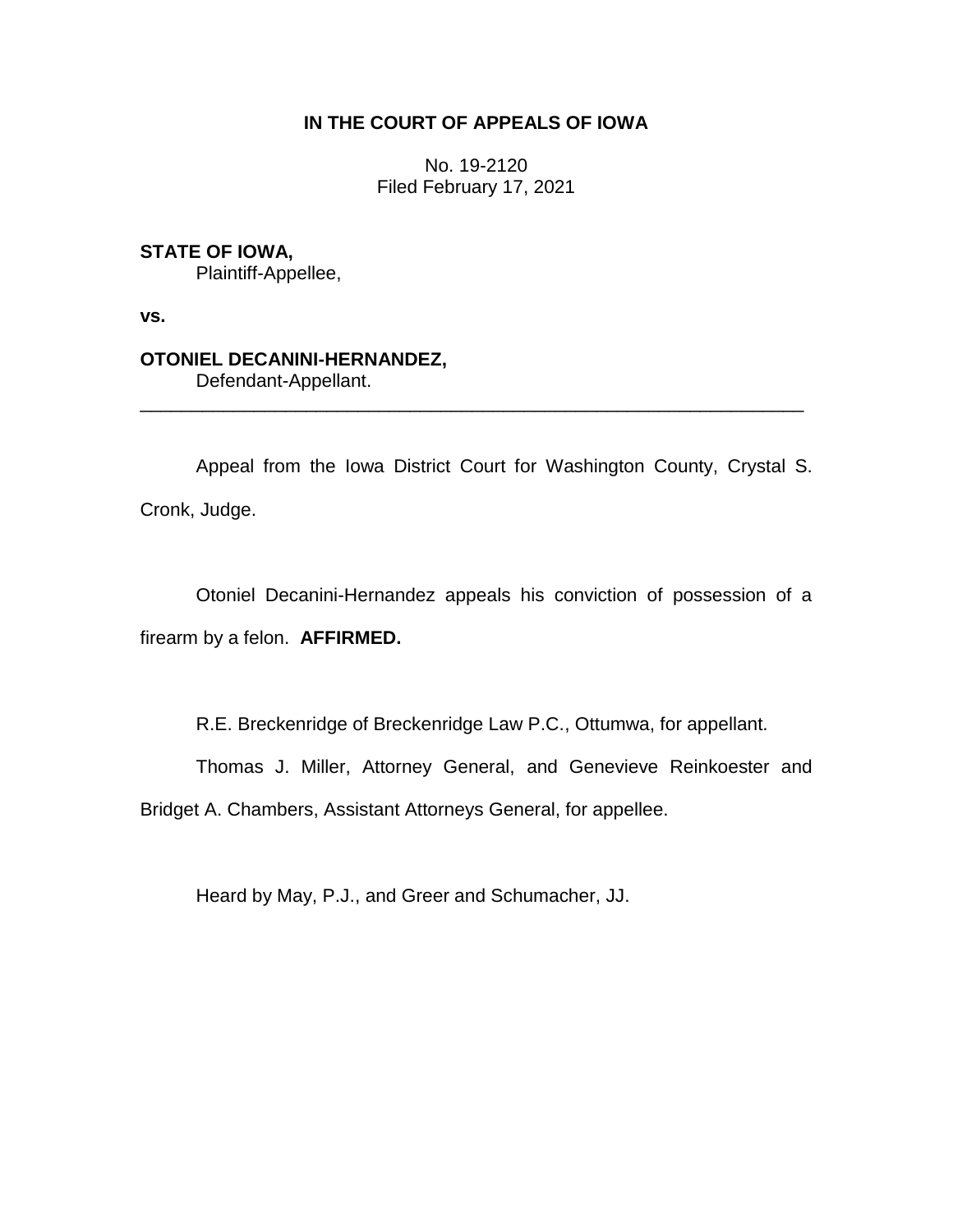## **MAY, Presiding Judge.**

A jury convicted Otoniel Decanini-Hernandez of possession of a firearm by a felon. On appeal, Decanini-Hernandez argues (1) the district court erred in failing to suppress statements Decanini-Hernandez made without the benefit of *Miranda*<sup>1</sup> warnings and (2) the district court abused its discretion by excluding evidence that one of the State's witnesses faced drug-related charges. We affirm.

## **I. Background Facts and Proceedings**

Sergeant Darren Dennler is a twenty-four-year veteran of the Washington County Sheriff's Department. On the night of February 1, 2019, Dennler was dispatched to investigate a report of "shots fired at a hog shed in the southeast part of the county." Dennler understood he would be the only officer responding to the scene.

As Dennler approached the scene, he observed a maroon vehicle that was suspected to be involved with the shooting. Dennler saw the vehicle pull into the driveway of a residence. Dennler pulled up behind the vehicle and turned on his cruiser's "scene lights," which are white lights (not the "red and blues"). Dennler used these lights because "[i]t was dark."

Two occupants exited the maroon vehicle. Dennler commanded them to approach his cruiser and put their hands on the hood. He gave this command because, given the nature of a "shots fired" call, Dennler was worried for his safety. As Dennler explained, "I have two suspects that are possibly armed, and I'm by myself with back-up kind of, probably, fifteen minutes away."

 $\overline{a}$ 

<sup>1</sup> *See Miranda v. Arizona*, 384 U.S. 436 (1966).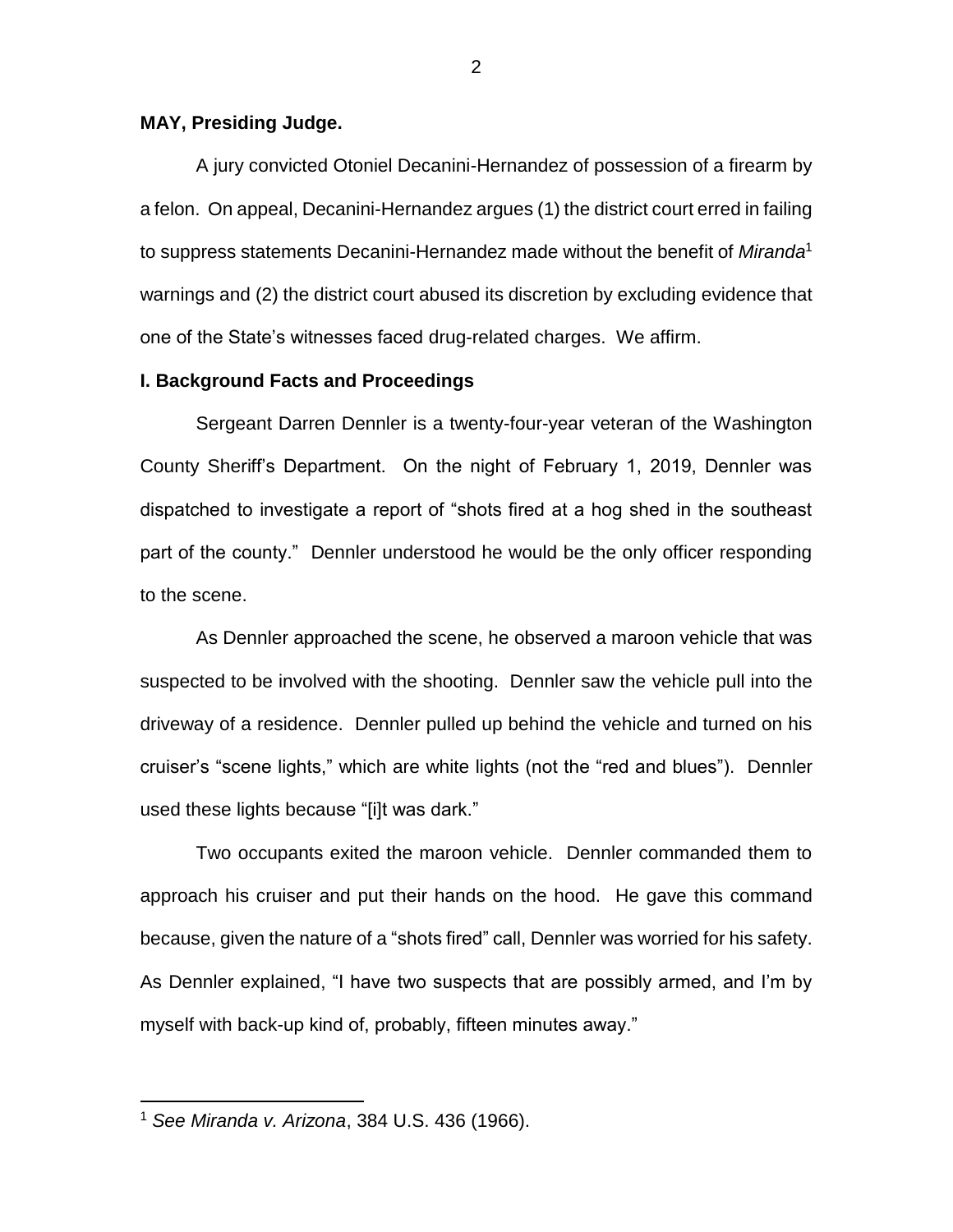The two suspects—later identified as Decanini-Hernandez and a Scott Crow—obeyed Dennler's commands. While approaching the cruiser, Crow asked Dennler "if this was about the gunshots or the shooting, them shooting earlier." Dennler said it was. Dennler asked where the gun was. Crow advised that the gun—a rifle—was in his car, the maroon vehicle. Dennler patted them down "to ensure safety, that they had no weapons." Dennler found no weapons on them, but he did find marijuana and paraphernalia in Crow's jacket. Decanini-Hernandez confirmed that the residence was his.

While Dennler waited for back-up to arrive, he began the process of determining whether someone had actually been shooting at the hog barn. He asked Crow and Decanini-Hernandez "where they were doing the shooting at." Crow responded, "in the backyard." Dennler asked "toward what?" Decanini-Hernandez responded by pointing behind himself, in the direction of his residence. Crow explained they were shooting at a tree in a field behind the residence. Decanini-Hernandez added "there's a pond back there."

After a few minutes, another officer arrived and secured the rifle. Additional officers arrived soon after. One of them was Deputy Nathan Schmuecker, who is also with the Washington County Sheriff's Department. After checking in with Sergeant Dennler, Schmuecker contacted dispatch and requested a "CCH," or check of criminal history. The CHH would reveal, among other things, whether Crow or Decanini-Hernandez "had a disqualifier that does not allow them to possess a firearm."

Meanwhile, Crow and Decanini-Hernandez remained in front of Dennler's cruiser. But with the rifle secured—plus several additional officers present—the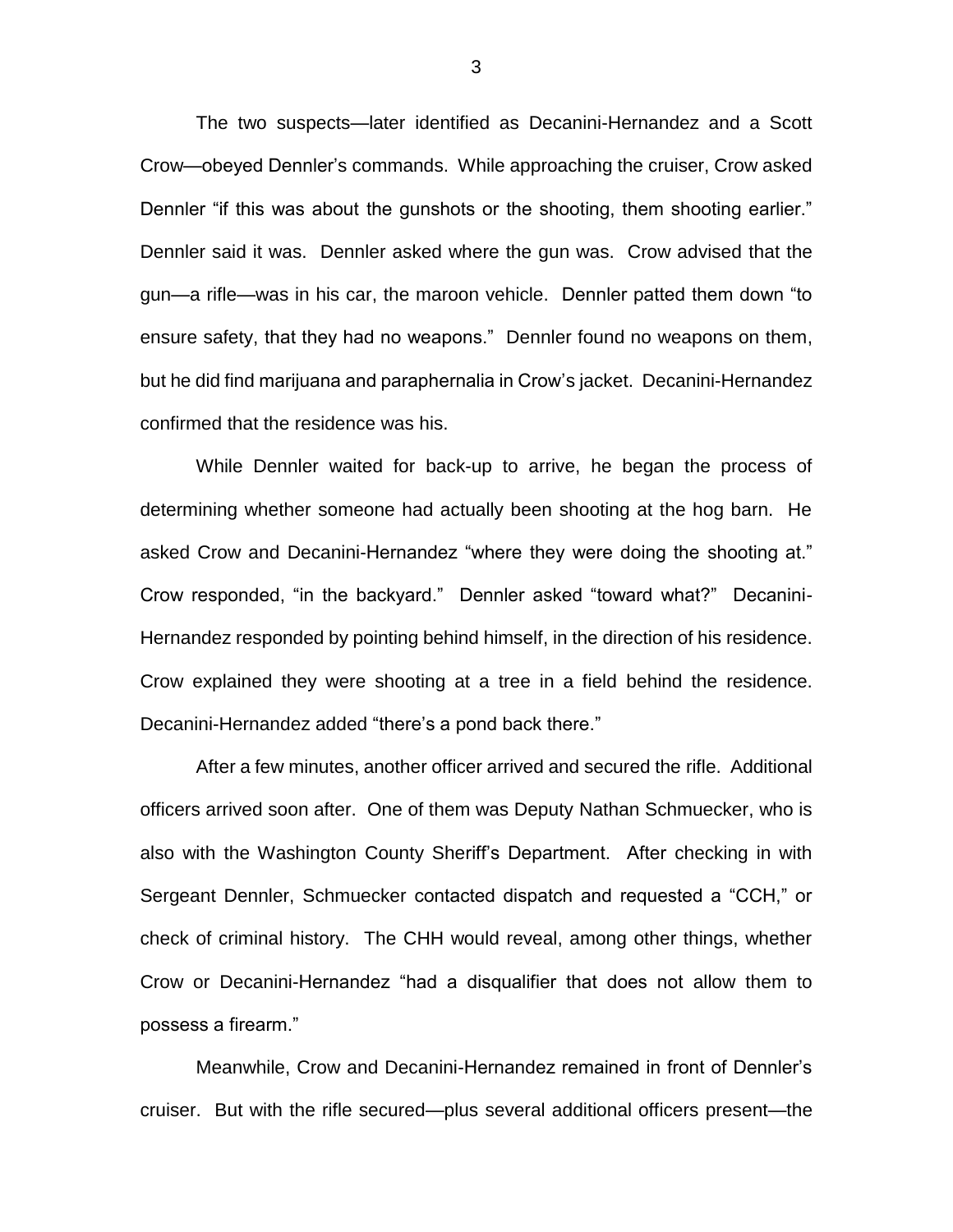mood at the scene became more relaxed. Crow and Decanini-Hernandez were allowed to put their hands in their pockets. Video footage from Dennler's cruiser shows Crow and Decanini-Hernandez chatting with officers. Decanini-Hernandez can be seen laughing, talking with his hands, and walking around on and near the driveway.

Eventually—the video evidence shows—Crow and Decanini-Hernandez

took officers back behind the residence to where the shooting occurred. They all

walked together as a group. Crow led the way while the officers and Decanini-

Hernandez followed. At times, Decanini-Hernandez walked behind at least one

officer.

At trial, two of the officers explained about what happened during this trip

behind the residence. Sergeant Dennler testified as follows:

[T]hen we went and checked to see if there was any damage or where they were shooting from to see if it could be hit.

Q. Did you go to see where the defendant and Scott Crow were shooting from? A. Yes.

**Q. And did you ask the defendant where he was shooting from? A. Yes.**

**Q. And did he say anything in response? A. He pointed to a place on the ground and said here.**

Q. Did you take any pictures of the scene that night? A. Yes, I did.

. . . . Q. Sergeant Dennler, I'm showing you what I have marked as State's Exhibit 2. Can you identify this picture for me, please? A. Yes, it's a tree they said they were shooting at.

. . . . Q. What happened after this? A. After we identified where they were shooting at and what they were shooting at, we went back to the front of the [residence] out by our cars.

Deputy Schmuecker testified follows:

Q. . . . **[D]id you ask the defendant whether he fired any rounds from this [rifle]** that's in State's Exhibit 1?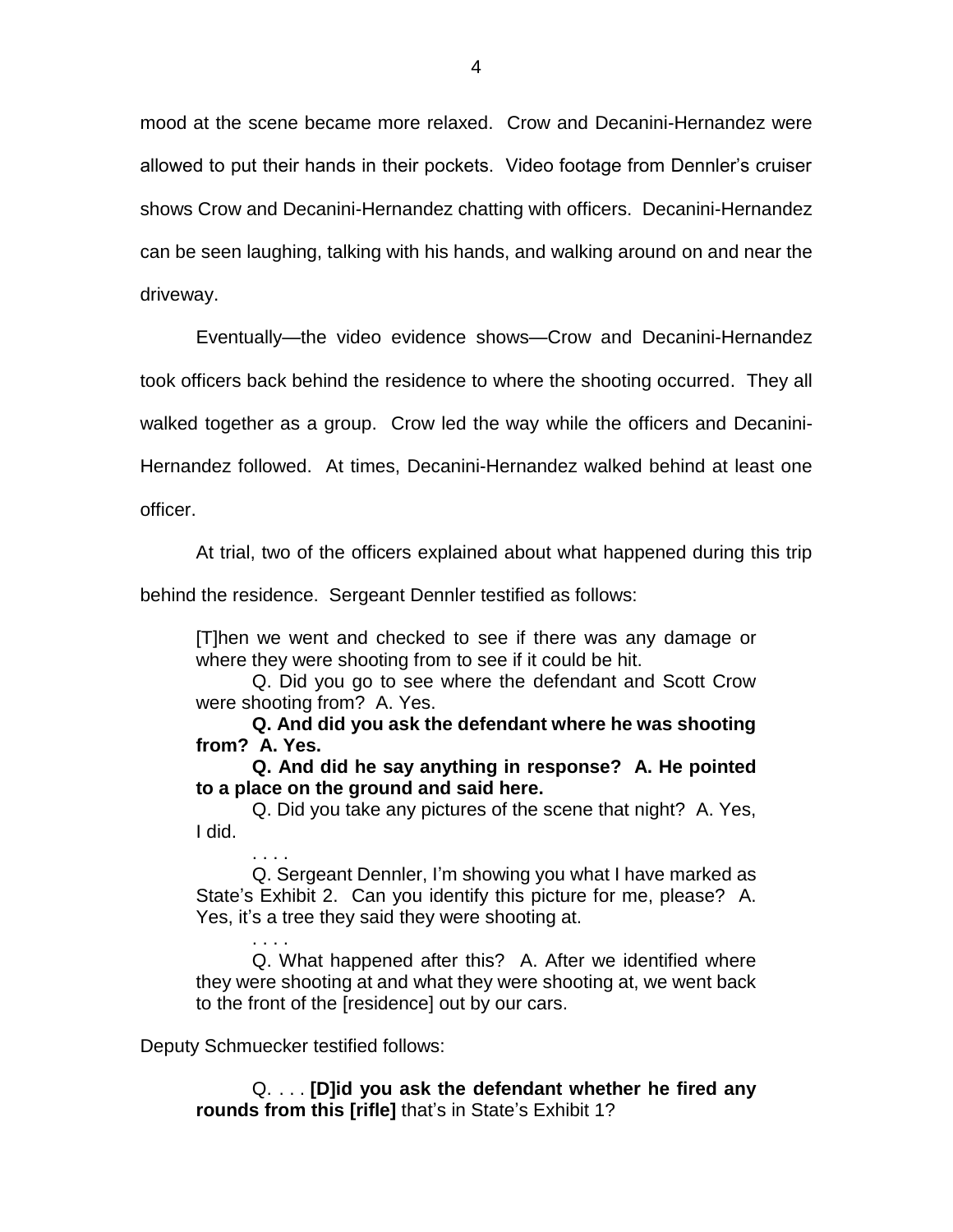A. **I did.**

. . . .

Q. **And what did the defendant say?** A. **He advised that they were shooting, and he showed me where he had shown Sergeant Dennler where they had shot at the tree**, which was behind the [residence].

(Emphasis added.)

After several minutes, the group came back from their trip behind the residence. Crow and Decanini-Hernandez resumed standing around and chatting with law enforcement officers. Again, video evidence shows Decanini-Hernandez laughing, talking with his hands, walking around on and near the driveway, and putting his hands in his pockets.

Perhaps fifteen or twenty minutes later, dispatch provided Schmuecker with an important piece of information: Decanini-Hernandez had a felony conviction in Texas. Schmuecker learned this information while sitting in his cruiser, which was parked behind Dennler's. After learning this, Schmuecker walked back to the front of Dennler's cruiser, where Crow and Decanini-Hernandez were still chatting with officers. Schmuecker then confirmed with Crow and Decanini-Hernandez that each had fired the rifle. Schmuecker then confronted Decanini-Hernandez by saying, "You, sir, are a felon." At that point, Decanini-Hernandez denied shooting the rifle. Instead, Decanini-Hernandez explained that he had only held and aimed the rifle.

Later that evening, officers arrested Decanini-Hernandez for possession of a firearm by a felon, a class "D" felony, in violation of Iowa Code section 724.26(1) (2019). Soon after, the State filed a trial information charging the same offense.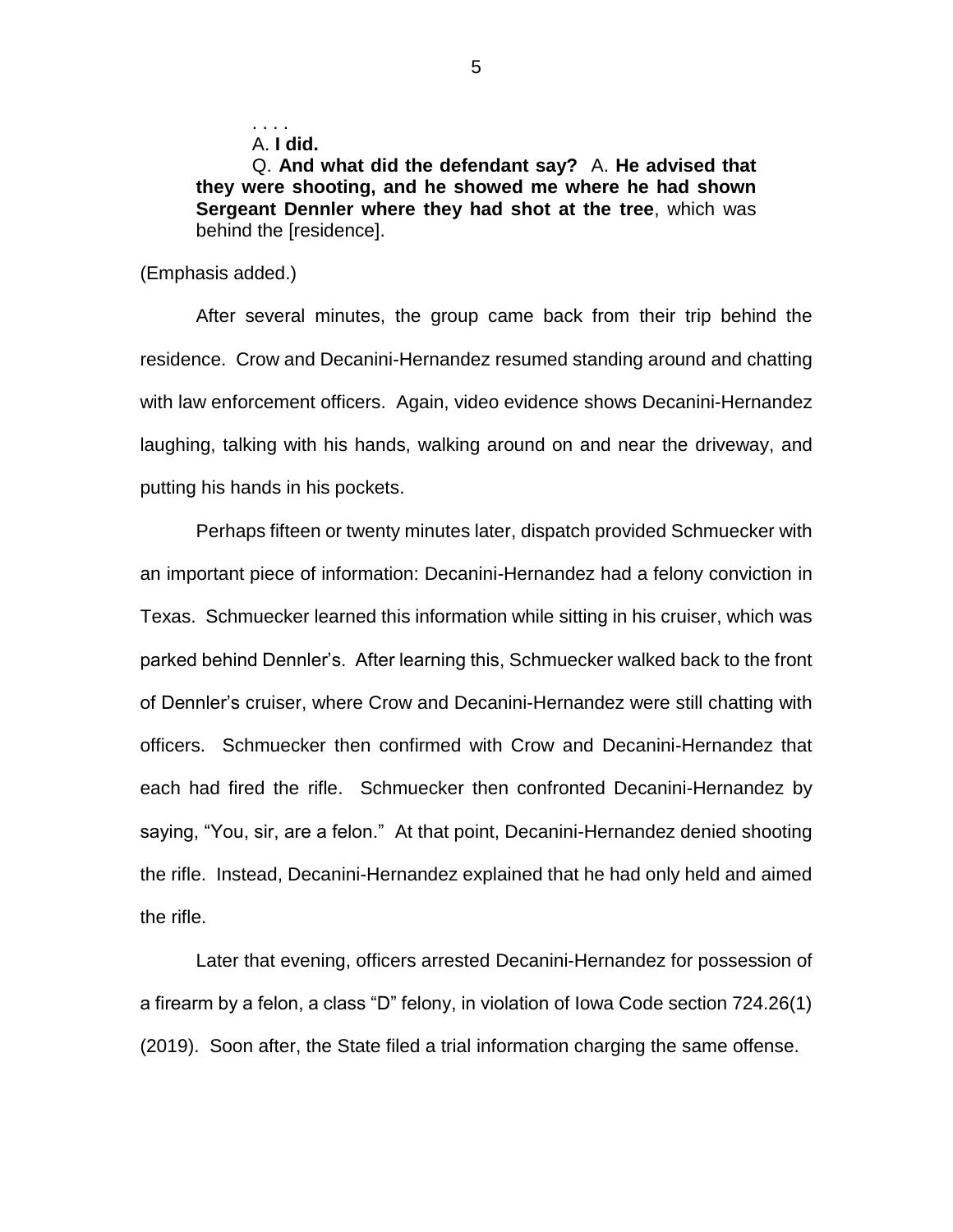Decanini-Hernandez filed a motion to suppress statements he made to police without the benefit of *Miranda* warnings. Following a hearing, the district court entered an order granting the motion in part and denying it in part. The court declined to suppress statements made by Decanini-Hernandez *before* Deputy Schmuecker asked questions concerning Decanini-Hernandez's "prior [felony] conviction and being a felon in possession of a weapon." The court reasoned that, up until those questions were asked, Decanini-Hernandez "was not placed in custody." But the court suppressed statements made by Decanini-Hernandez *after*  Deputy Schmuecker began asking those questions.

As trial approached, the State filed motions in limine. Among other things, the State asked the court to exclude "improper impeachment evidence," namely, evidence that Crow faced charges for possession of marijuana and drug paraphernalia. Decanini-Hernandez resisted, claiming he should be able to crossexamine Crow about the charges because they would impact his motives in testifying. The court granted the State's motion.

At trial, Decanini-Hernandez stipulated to his prior felony conviction. So the only disputed issue was whether he had possessed a firearm, the rifle found in Crow's vehicle. As already discussed, the State called Sergeant Dennler and Deputy Schmuecker. The State also called Crow. Consistent with his statements at the scene, Crow confirmed that Decanini-Hernandez had fired the rifle.

After the State finished its direct examination of Crow, Decanini-Hernandez asked the court to reconsider its prior ruling excluding evidence of the drug-related charges against Crow. In support, Decanini-Hernandez made an offer of proof by questioning Crow. Relevant portions are excerpted here: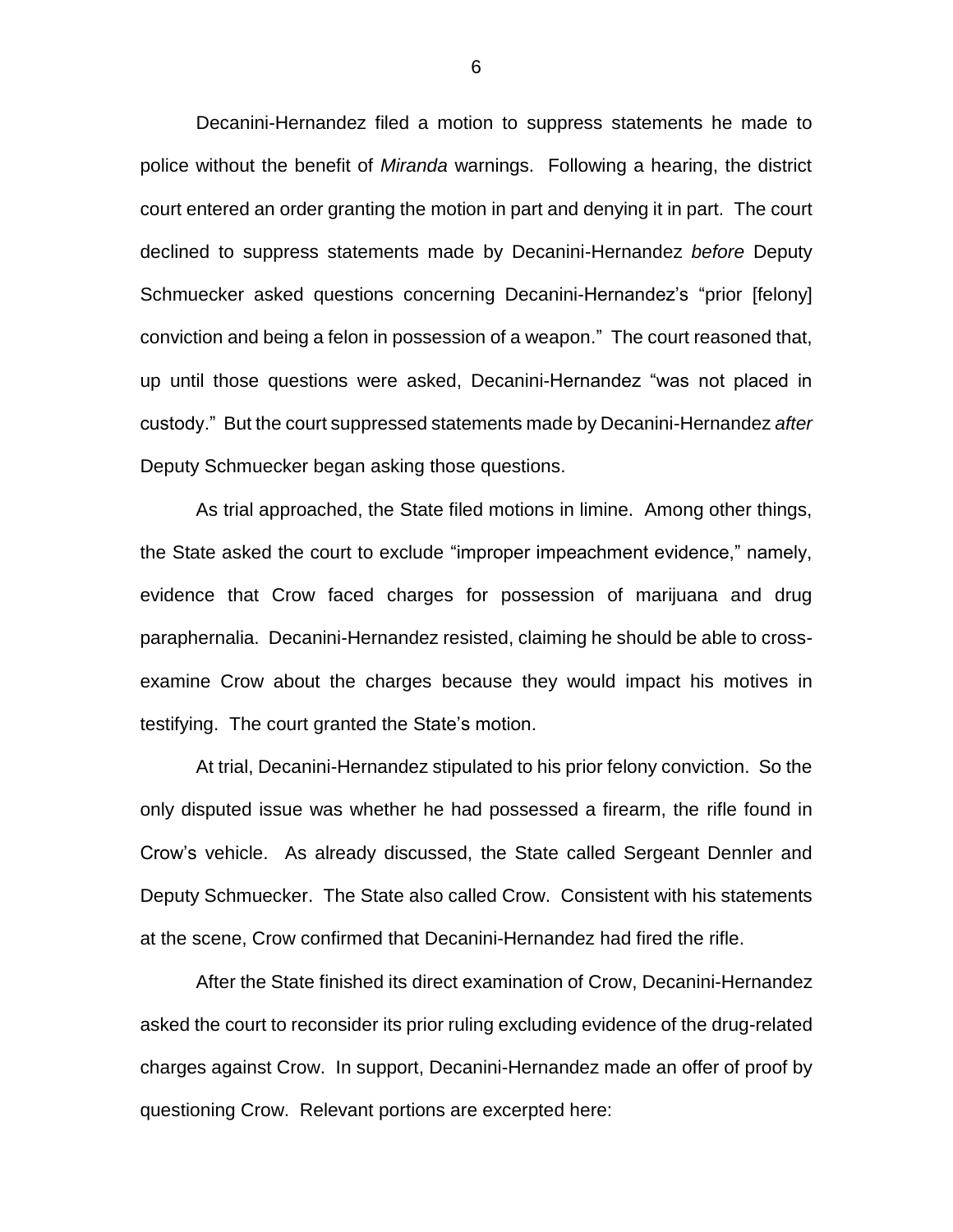Q. Okay. During the search Officer Dennler retrieved some items off your person, didn't he? A. That has nothing to do with this case, sir, and I was told I do not discuss it with you.

Q. Sir, I'm asking questions. A. I'm aware.

Q. Were any items taken off your person? A. Yes, sir, but that has nothing to do with why I'm here.

Q. Did you see any of the items that were taken off your person? A. I'm well aware, sir, and I will not discuss this with you because I don't have to.

. . . . THE COURT: Are you asserting your Fifth Amendment rights?

THE WITNESS: Yes.

. . . .

[DEFENSE COUNSEL]: You—You made statements regarding Mr. Decanini-Hernandez's alleged use of the [rifle] that night; correct? A. Yes, sir.

Q. That was after a pat-down search by law enforcement; correct? A. Yes, sir.

Q. From law enforcement's pat-down search . . . did you see items recovered from your person? A. Yes, sir.

Q. To be blunt, you have been charged with possession of a controlled substance or drug paraphernalia in this case; correct—or in Washington County; correct? A. I'm accessing my right, however you say that again, Your Honor.

THE COURT: Are you asserting your Fifth Amendment— THE WITNESS: Asserting my Fifth Amendment.

. . . . [DEFENSE COUNSEL]: Okay. Are you aware that you have been charged by public record with a crime involving controlled substances? A. Asserting my Fifth again.

Q. Are you aware that there is a potential for plea negotiations in your case? A. Yes, I'm aware.

Q. You are aware of that? A. Yes.

Q. Have you ever dealt with the plea negotiation process before? A. No, sir.

Q. And just for the record, are the charges against you case numbers SRIN011424 and SMSM042123? A. I do not know my case numbers, sir.

Q. And are those allegations possession of marijuana and drug paraphernalia? A. Asserting my Fifth, sir.

Q. When you—You have not been given a plea offer by the State at this time; correct? A. No, sir.

Q. And coming here today, do you have any hopes of garnering [a] favorable plea offer? A. Not here for me, sir.

Q. But do you have hopes of having a favorable plea offer from the State? A. No, sir.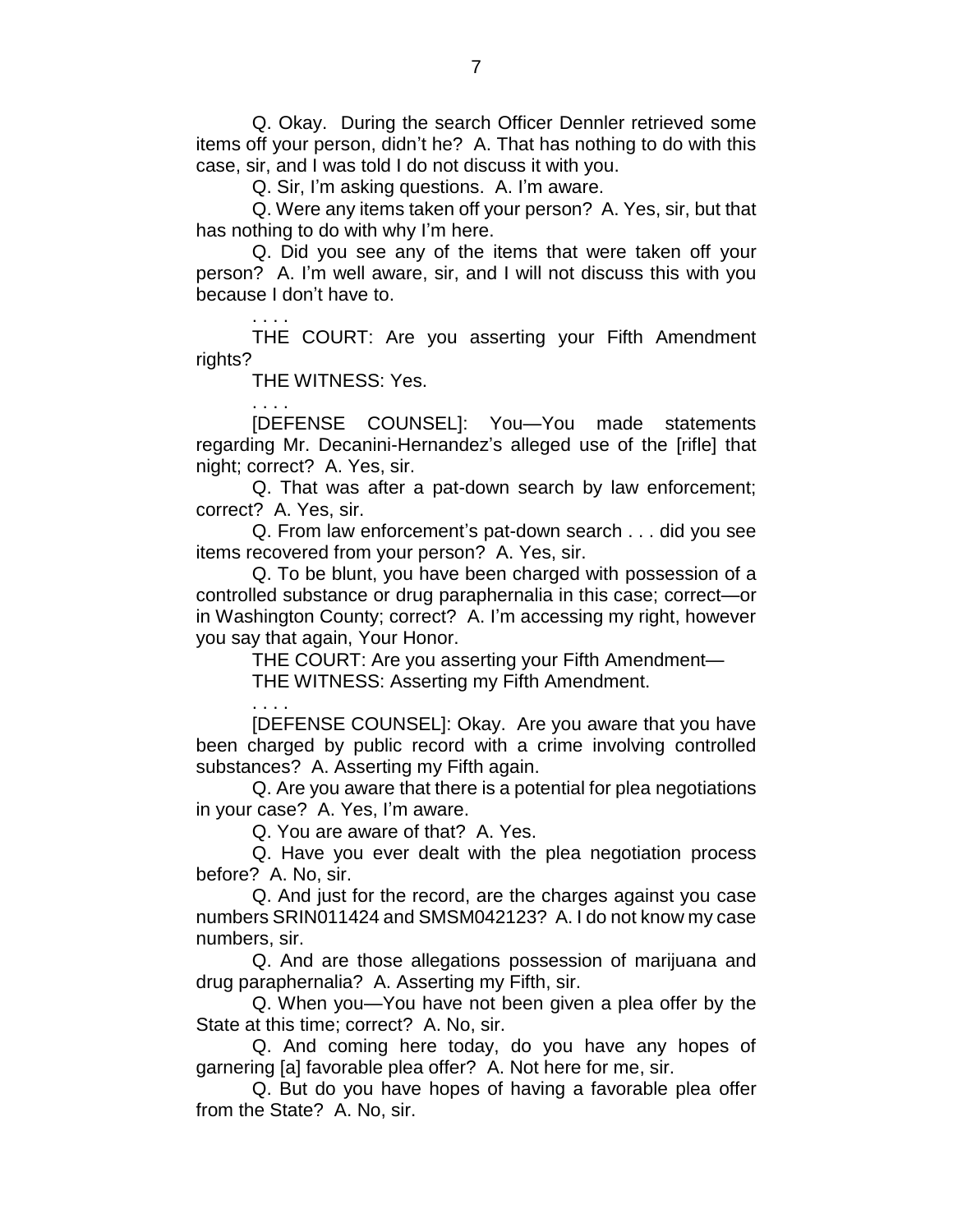Q. You do not have hopes of a favorable plea offer? A. I don't understand your question.

Q. Plea offers would—You understand what a plea offer is? A. Yes, I understand that.

Q. Are you—Is it your hope to ultimately negotiate to a lesser charge? A. For what?

Q. For the cases involving—in which you have been charged with, possession of controlled substance and possession of drug paraphernalia? A. Asserting my Fifth again.

Q. Okay. When you were subpoenaed to testify, had these charges been brought against you already? A. Yes.

Q. And you have had an opportunity to speak with your legal counsel about your testimony today? A. Yes.

Q. And feel free to assert any right you have on this. Did you and your attorney at any point discuss hopes of a plea negotiation? A. I don't want to discuss what me and my attorney discuss here.

Decanini-Hernandez then renewed his argument that he should be

permitted to cross-examine Crow about the fact he was "aware of charges against

him" and of "the plea negotiation process." This evidence, Decanini-Hernandez

argued, had "probative value as to [Crow's] motive in testifying" and as to the

"veracity and credibility of [Crow's] testimony."

In response, the State asked these questions of Crow:

Q. Mr. Crow, do you remember talking to me on the phone? A. Yes, sir.

Q. Did I make any promises or threats to you about your pending charges in response to you coming here today? A. No, sir.

Q. In fact, what did I tell you about those pending charges?

. . . . A. Do not discuss them, sir.

. . . .

Q. Did you talk to your attorney before today? A. Yes, sir.

Q. Did law enforcement make any promises to you or any forces or demand your presence here today? A. No, sir.

Q. Did I make any kind of offer to you? A. No, sir.

The court then reaffirmed its prior ruling excluding evidence of the drug-

related charges against Crow. Ultimately, the jury found Decanini-Hernandez

guilty of possession of a firearm as a felon.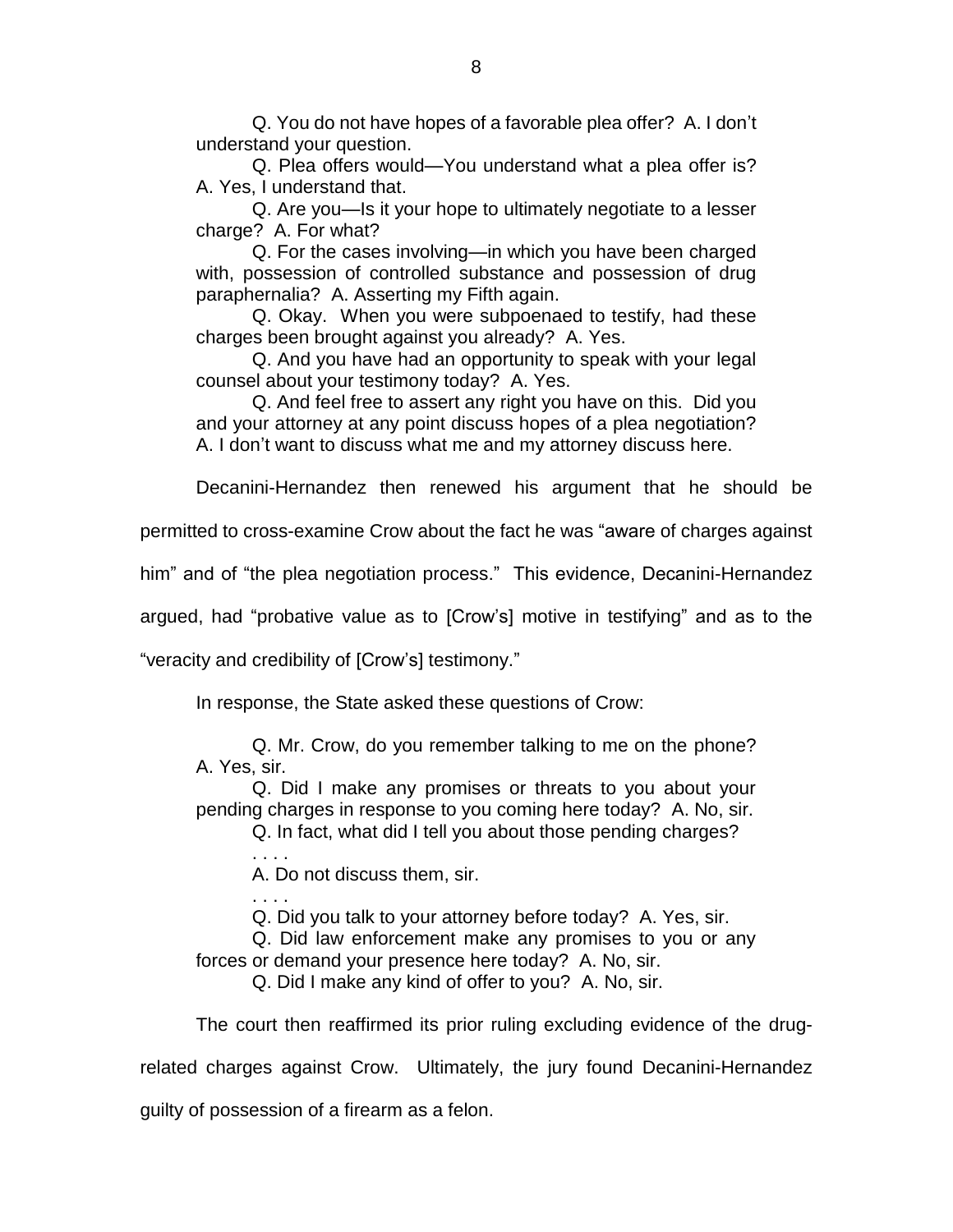#### **II. Issues on Appeal**

On appeal, Decanini-Hernandez contends (1) the district court erred in failing to suppress his statements at the scene because officers did not give him *Miranda* warnings and (2) the district court abused its discretion by excluding evidence that Crow faced drug-related charges.

#### **III. Standards of Review**

We apply different standards of review to different issues. We review suppression rulings de novo. *State v. Storm*, 898 N.W.2d 140, 144 (Iowa 2017). "[W]e make 'an independent evaluation of the totality of the circumstances as shown by the entire record.'" *State v. Brown*, 890 N.W.2d 315, 321 (Iowa 2017) (quoting *In re Pardee*, 872 N.W.2d 384, 390 (Iowa 2015)). "We give deference to the district court's fact findings due to its opportunity to assess the credibility of the witnesses, but we are not bound by those findings." *Id.* (quoting *Pardee*, 872 N.W.2d at 390).

Conversely, we generally review evidentiary rulings for an abuse of discretion. *State v. Rodriquez*, 636 N.W.2d 234, 240 (Iowa 2001); *but see State v. Buelow*, 951 N.W.2d 879, 884 (Iowa 2020) ("The standard of review for hearsay, however, is for errors at law."). The party challenging the ruling bears the burden of establishing the district court abused its discretion. *State v. Plaster*, 424 N.W.2d 226, 232 (Iowa 1988).

### **IV. Discussion**

A. Suppression of statements

We begin by addressing Decanini-Hernandez's argument that, because officers did not give him *Miranda* warnings, the Fifth Amendment to the United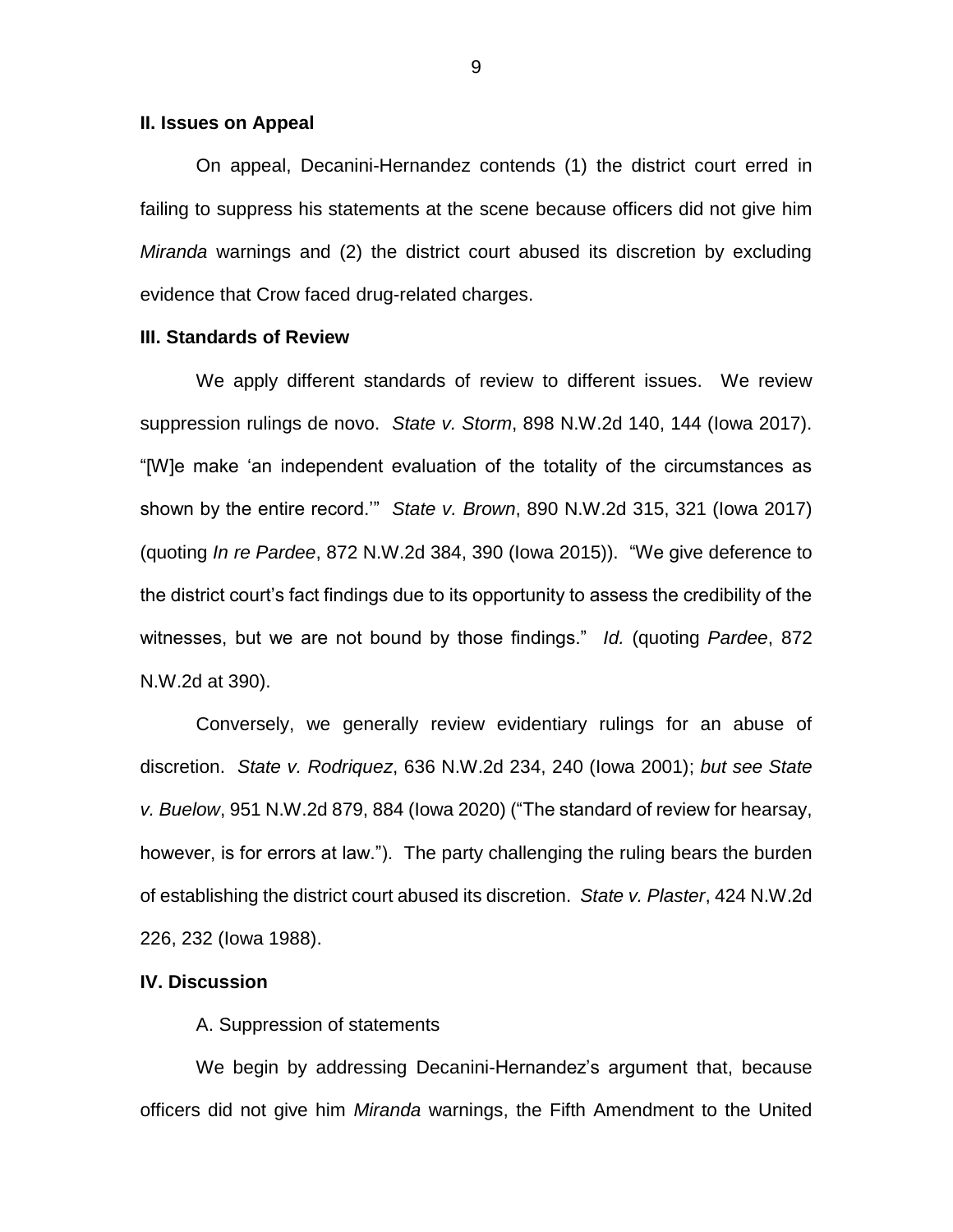States Constitution prevented admission of his incriminating statements to officers. Although the district court suppressed some of those statements, Decanini-Hernandez contends the court should have suppressed all of them. We disagree.

The Fifth Amendment provides that "[n]o person . . . shall be compelled in any criminal case to be a witness against himself." U.S. Const. amend. V. "The traditional understanding of the Fifth Amendment only required the government to establish the voluntariness of a confession before it could be admitted into evidence against a criminally accused." *State v. Osborn*, No. 16-1066, 2018 WL 4922938, at \*3 (Iowa Ct. App. Oct. 10, 2018). "*Miranda*, however, 'changed the focus of much of the inquiry.'" *Id.* (quoting *Dickerson v. United States*, 530 U.S. 428, 434 (2000)). "The *Miranda* Court 'concluded that the coercion inherent in custodial interrogation blurs the line between voluntary and involuntary statements, and thus heightens the risk that an individual will not be accorded his privilege under the Fifth Amendment . . . not to be compelled to incriminate himself.'" *Id.* (alteration in original and quotation marks omitted) (quoting *Dickerson*, 530 U.S. at 435). "Because of this concern, the *Miranda* Court constructed a prophylactic rule that 'established that the admissibility in evidence of any statement given during custodial interrogation of a suspect would depend on whether the police provided the suspect with' certain warnings or advisories." *Id.* (quoting *Dickerson*, 530 U.S. at 435). "[T]he person must be warned that he has a right to remain silent, that any statement he does make may be used as evidence against him, and that he has a right to the presence of an attorney, either retained or appointed." *Id.* (alteration in original) (quoting *Miranda*, 384 U.S. at 444).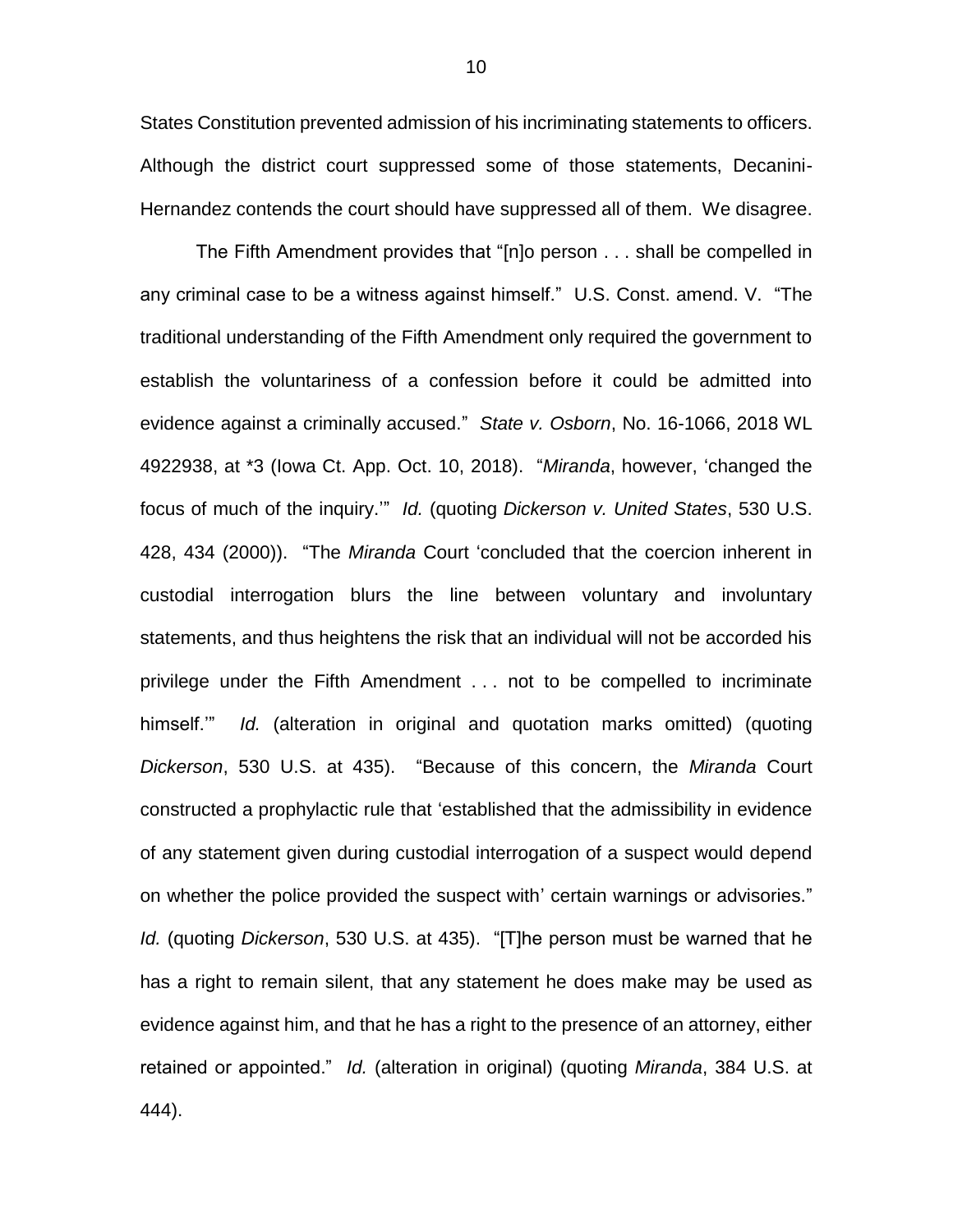But "[n]ot every confession obtained absent the *Miranda* warnings is inadmissible." *Id.* at \*4. "[P]olice officers are not required to administer *Miranda* warnings to everyone whom they question." *Id.* (alteration in original) (quoting *Oregon v. Mathiason*, 429 U.S. 492, 495 (1977)). "*Miranda* warnings are required only where there has been such a restriction on a person's freedom as to render him 'in custody.' It was that sort of coercive environment to which *Miranda* by its terms was made applicable, and to which it is limited." *Id.* (quoting *Mathiason*, 429 U.S. at 495). "If a defendant is not in custody, '*Miranda* inquiry is not triggered.'" *Id.* (quoting *State v. Davis*, 446 N.W.2d 785, 788 (Iowa 1989)).

So when is a suspect in "custody"? "For purposes of the Fifth Amendment, a suspect is in custody as soon as a suspect's freedom of action is curtailed to a 'degree associated with formal arrest.'" *State v. Tyler*, 867 N.W.2d 136, 171 (Iowa 2015) (quotation marks and citation omitted). "[A] court must examine all of the circumstances surrounding the interrogation, but 'the ultimate inquiry is simply whether there was "a formal arrest or restraint on freedom of movement" of the degree associated with a formal arrest.'" *Id.* at 171–72 (alteration in original) (citation omitted). "In deciding whether a suspect is in custody at a given time, 'we examine the extent of the restraints placed on the suspect during the interrogation in light of whether "a reasonable [person] in the suspect's position would have understood his situation" to be one of custody.'" *Id.* (citation omitted).

We consider four factors in making this determination:

(1) the language used to summon the individual; (2) the purpose, place, and manner of interrogation; (3) the extent to which the defendant is confronted with evidence of [their] guilt; and (4) whether the defendant is free to leave the place of questioning.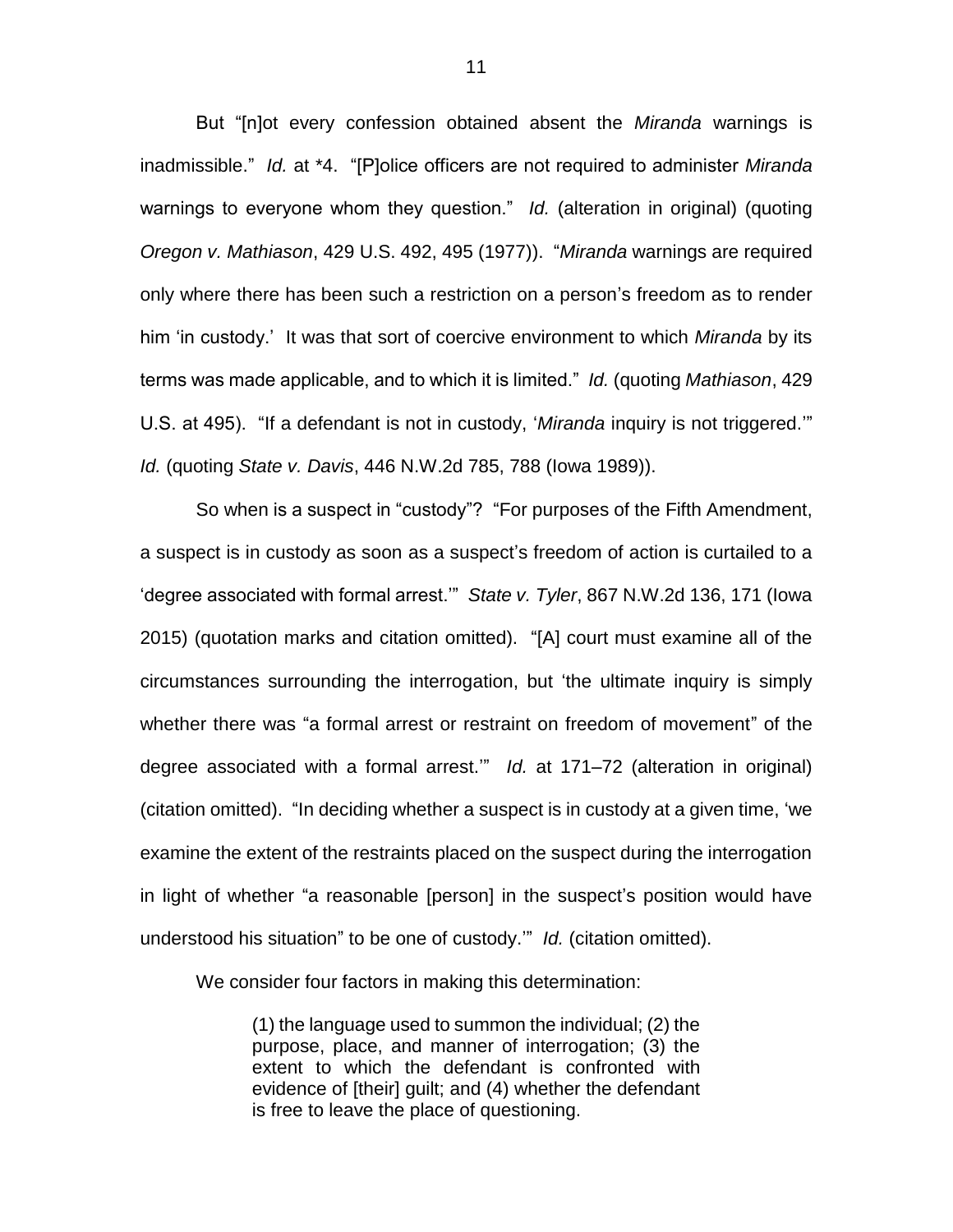*Id.* (quoting *State v. Countryman*, 572 N.W.2d 553, 558 (Iowa 1997)).

Our courts have also identified some specific situations in which police detention generally does not constitute "custody" for Fifth Amendment purposes. Traffic stops are an example. *See, e.g.*, *State v. Scott*, 518 N.W.2d 347, 350 (Iowa 1994) ("The temporary detention of a motorist in an ordinary traffic stop is not considered 'in custody' for purposes of *Miranda*."). Although a traffic stop "significantly curtails the 'freedom of action' of the driver and the passengers," the United States Supreme Court has held that persons "temporarily detained" for an "ordinary traffic stop . . . are not 'in custody' for the purposes of *Miranda*." *Berkemer v. McCarty*, 468 U.S. 420, 436, 440 (1984). This remains true, we have held, even if the driver is "asked to perform field sobriety tests." *State v. Quintero-Labrada*, No. 19-0544, 2020 WL 6482726, at \*2 (Iowa Ct. App. Nov. 4, 2020) (citing *In re S.C.S.*, 454 N.W.2d 810, 814 (Iowa 1990)).

A *Terry* stop is another example. Under *Terry v. Ohio*, 392 U.S. 1 (1968), "a police officer with reasonable suspicion that criminal activity is afoot may briefly detain a suspect to investigate the circumstances giving rise to that suspicion." *United States v. Pelayo-Ruelas*, 345 F.3d 589, 592 (8th Cir. 2003). "One is not free to leave a *Terry* stop until the completion of a reasonably brief investigation, which may include limited questioning." *Id.* Indeed, as our supreme court has observed, "the right to interrogate during a 'stop' is the essence of *Terry* and its progeny." *Scott*, 518 N.W.2d at 350 (quoting *United States v. Oates*, 560 F.2d 45, 63 (2d Cir.1977)). Moreover, "'[w]hen an officer is justified in believing that the individual whose suspicious behavior he is investigating at close range is armed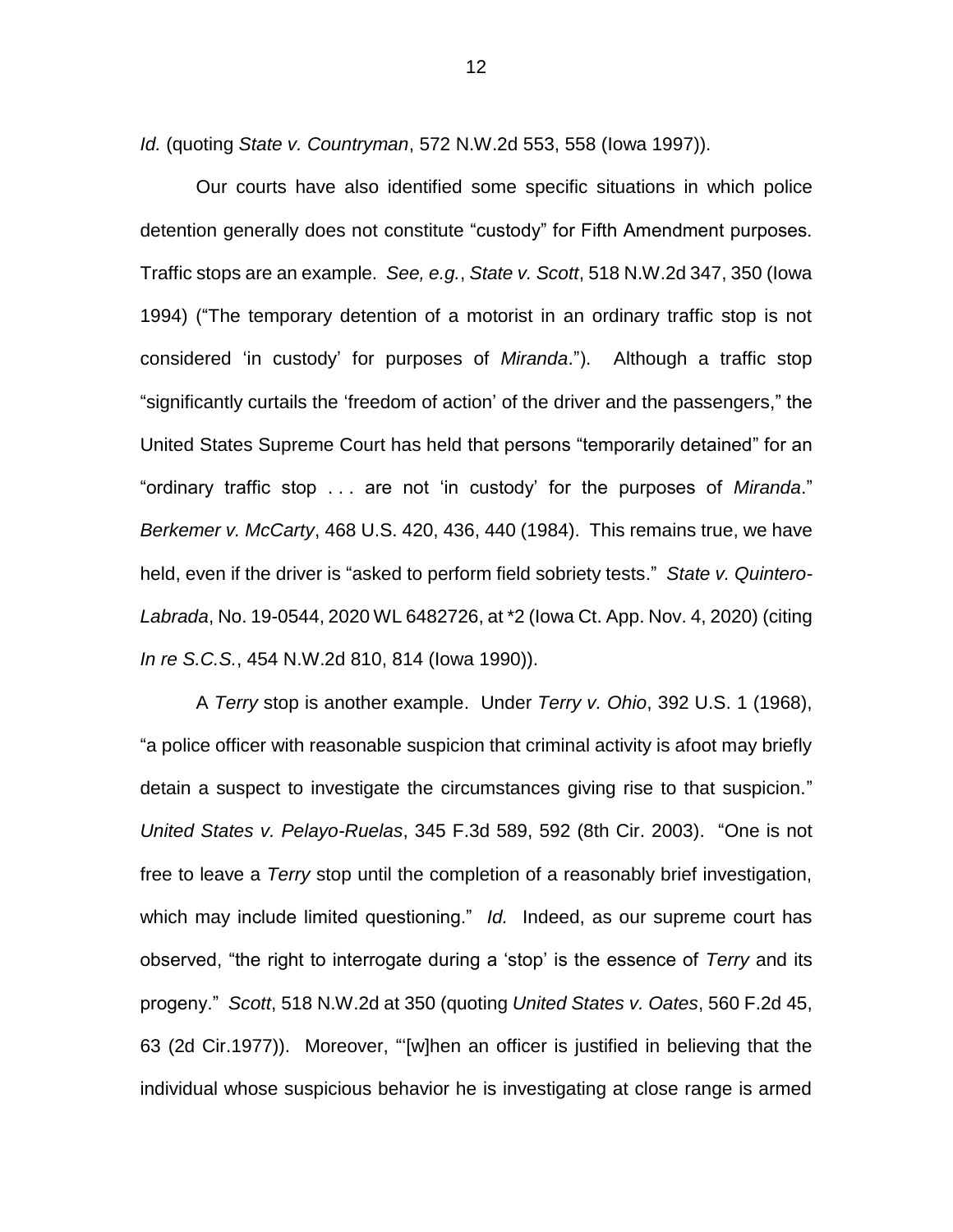and presently dangerous to the officer or to others,' the officer may conduct a patdown search 'to determine whether the person is in fact carrying a weapon.'" *Minnesota v. Dickerson*, 508 U.S. 366, 373 (1993) (alteration in original) (quoting *Terry*, 392 U.S. at 24). That sort of patdown is "a rather routine component of a *Terry* stop." *Pelayo-Ruelas*, 345 F.3d at 593. Even so, the "temporary and relatively nonthreatening detention involved in a . . . *Terry* stop . . . does not constitute *Miranda* custody." *Maryland v. Shatzer*, 559 U.S. 98, 113 (2010).

When analyzing whether Decanini-Hernandez was in *Miranda* custody when he made incriminating statements, we believe it is helpful to divide his encounter with police into three periods: (1) an initial period, when Dennler responded to the shots-fired call on a dark night in rural Washington County; (2) a middle period—after more officers arrived, the rifle was secured, and the scene became more relaxed—when Crow and Decanini-Hernandez took officers behind the residence to show exactly where the shooting occurred; and (3) a final period, when Schmuecker confronted Decanini-Hernandez about his felony conviction and, ultimately, Decanini-Hernandez was arrested. One reason for this division is that the district court suppressed Decanini-Hernandez's statements during the final period, that is, his statements *after* Schmuecker confronted him about the felony conviction. 2 So our only task is to determine whether, in addition, the district court

 $\overline{a}$ 

 $2$  The trial court put it this way: "Based upon the record made, the court finds that statements made by the defendant prior to the questions by Deputy Schmu[e]cker regarding his prior conviction and being a felon in possession of a weapon are not suppressed as the defendant was not placed in custody; defendant's statements subsequent to this are hereby suppressed."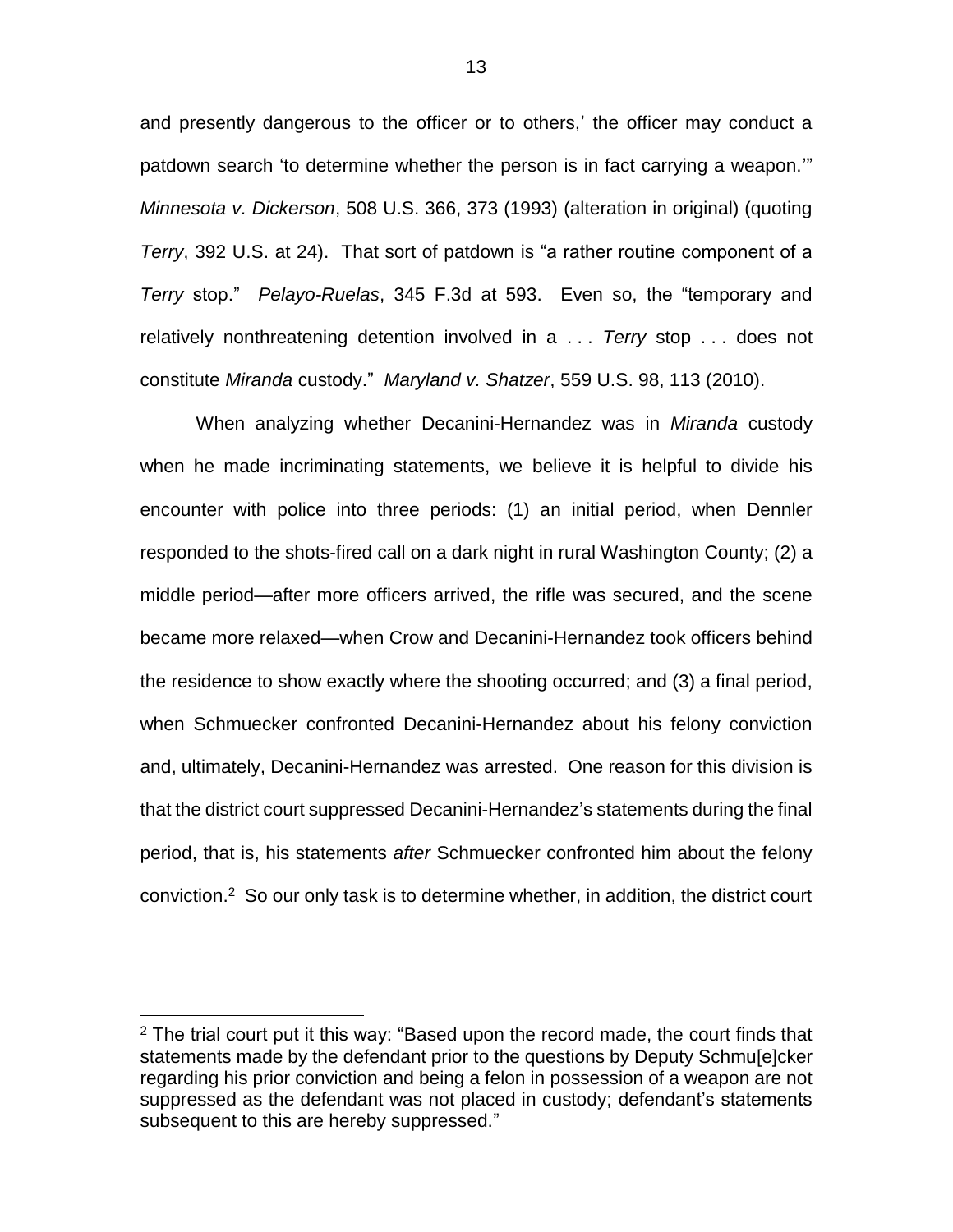should have suppressed Decanini-Hernandez's statements from the initial and middle periods.

Following our de novo review, we conclude the district court properly declined to suppress statements made during both of those periods. We start our discussion with the initial period, when Dennler first encountered Crow and Decanini-Hernandez while responding to the shots-fired call on a dark night in rural Iowa.

From our review of the record—and especially the video footage from Dennler's cruiser—we believe the initial period amounted to a standard *Terry* stop. The encounter only occurred because Dennler reasonably suspected criminal activity, namely, someone shooting a gun at a pork facility. *See State v. Kreps*, 650 N.W.2d 636, 641 (Iowa 2002) (recognizing an investigatory stop is permissible when the officer has "specific and articulable cause to reasonably believe criminal activity is afoot" (quoting *State v. Heminover*, 619 N.W.2d 353, 358 (Iowa 2000))). And Dennler reasonably suspected Crow and Decanini-Hernandez could be "armed and presently dangerous." *See State v. Radke*, No. 13-0516, 2014 WL 2600225, at \*2 (Iowa Ct. App. June 11, 2014) (quoting *Terry*, 392 U.S. at 29–30). Given these circumstances, *Terry* and its progeny authorized Dennler to (1) require Decanini-Hernandez to put his hands on the cruiser, (2) pat him down for weapons, and (3) ask questions about the reported shooting. All of these actions were consistent with the purposes of a *Terry* stop and accompanying patdown, namely, to permit police to conduct a limited investigation of suspected crime while assuring officer safety. *See State v. Gates*, No. 09-1241, 2010 WL 2598334, at \*4 (Iowa Ct. App. June 30, 2010) (noting the purpose for allowing a search is to "allow the

14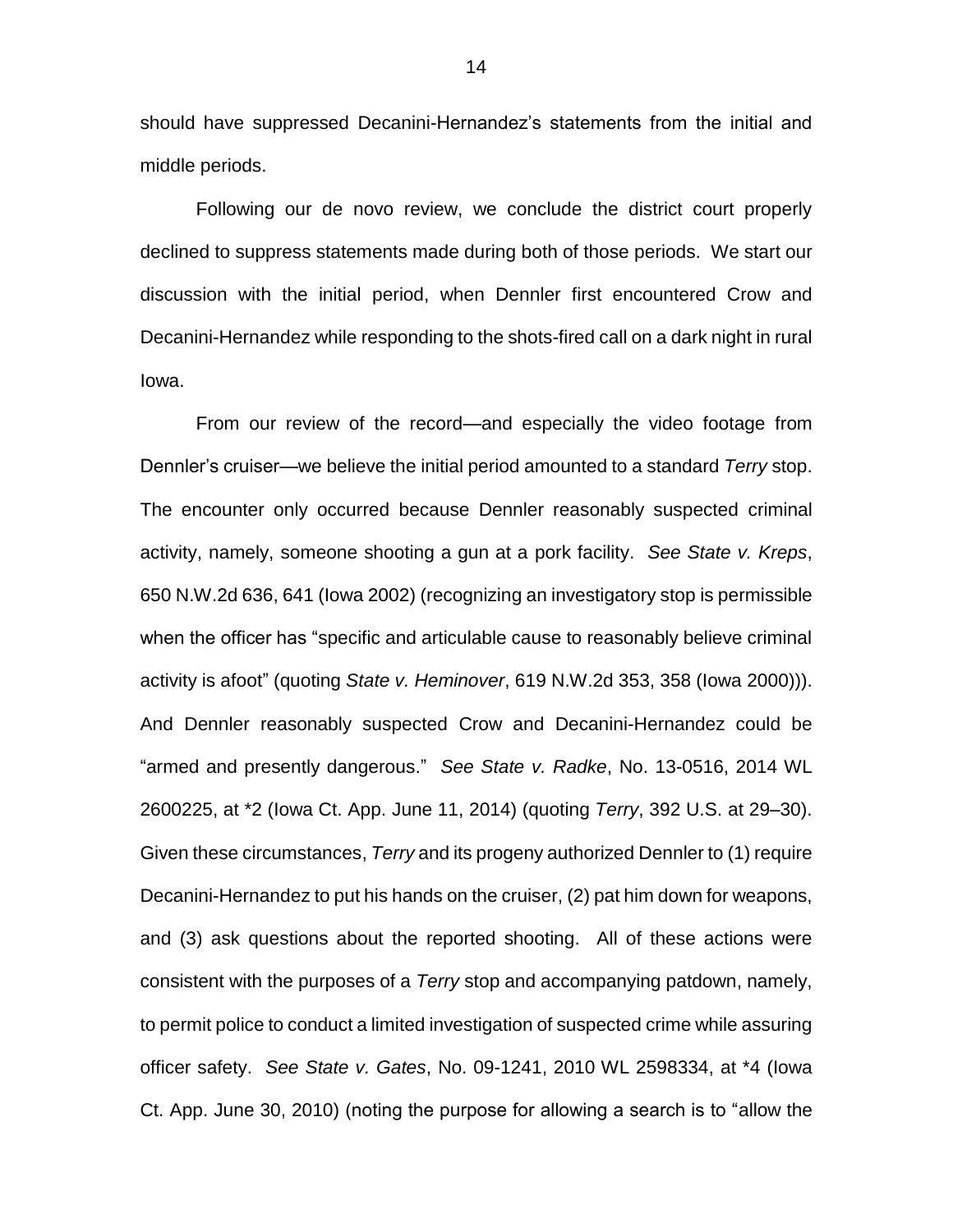officer to pursue his investigation without fear of violence" (quoting *Adams v. Williams*, 407 U.S. 143, 146 (1972))). And so we do not believe Dennler's actions support a finding of "*Miranda* custody." *See Shatzer*, 559 U.S. at 113 (noting the "temporary and relatively nonthreatening detention involved in a . . . *Terry* stop . . . does not constitute *Miranda* custody").

It is true, though, that even when a police encounter begins as a *Terry* stop, *Miranda* safeguards can become necessary if—as the stop progresses—police actions "curtail" the citizen's "freedom of action . . . to a degree associated with formal arrest." *Pelayo-Ruelas*, 345 F.3d at 592 (quoting *Berkemer*, 468 U.S. at 440–42). We do not think that happened here. Decanini-Hernandez has not identified—and we have not found—anything that "occurred during the *Terry* stop to convert the encounter to one involving custody requiring *Miranda*." *See State v. Hillery*, No. 19-0725, 2020 WL 4200867, at \*6 (Iowa Ct. App. July 22, 2020). The length of the initial period was not extended beyond what was necessary "to complete" Dennler's twin "mission[s]" of investigating the reported shooting while assuring officer safety. *See Illinois v. Caballes*, 543 U.S. 405, 407 (2005) (noting "[a] seizure that is justified solely by the interest in issuing a warning ticket to the driver can become unlawful if it is prolonged beyond the time reasonably required to complete that mission"). Moreover, Decanini-Hernandez was never handcuffed; he was never placed in a patrol vehicle; he was never separated from his companion, Crow; he was never transported to a police station; and, in fact, he was never even asked to leave the property outside his own home during this initial period. *Cf. State v. Bradford*, 620 N.W.2d 503, 507 (Iowa 2000) (discussing circumstances that exceeded bounds of an investigatory stop for purposes of the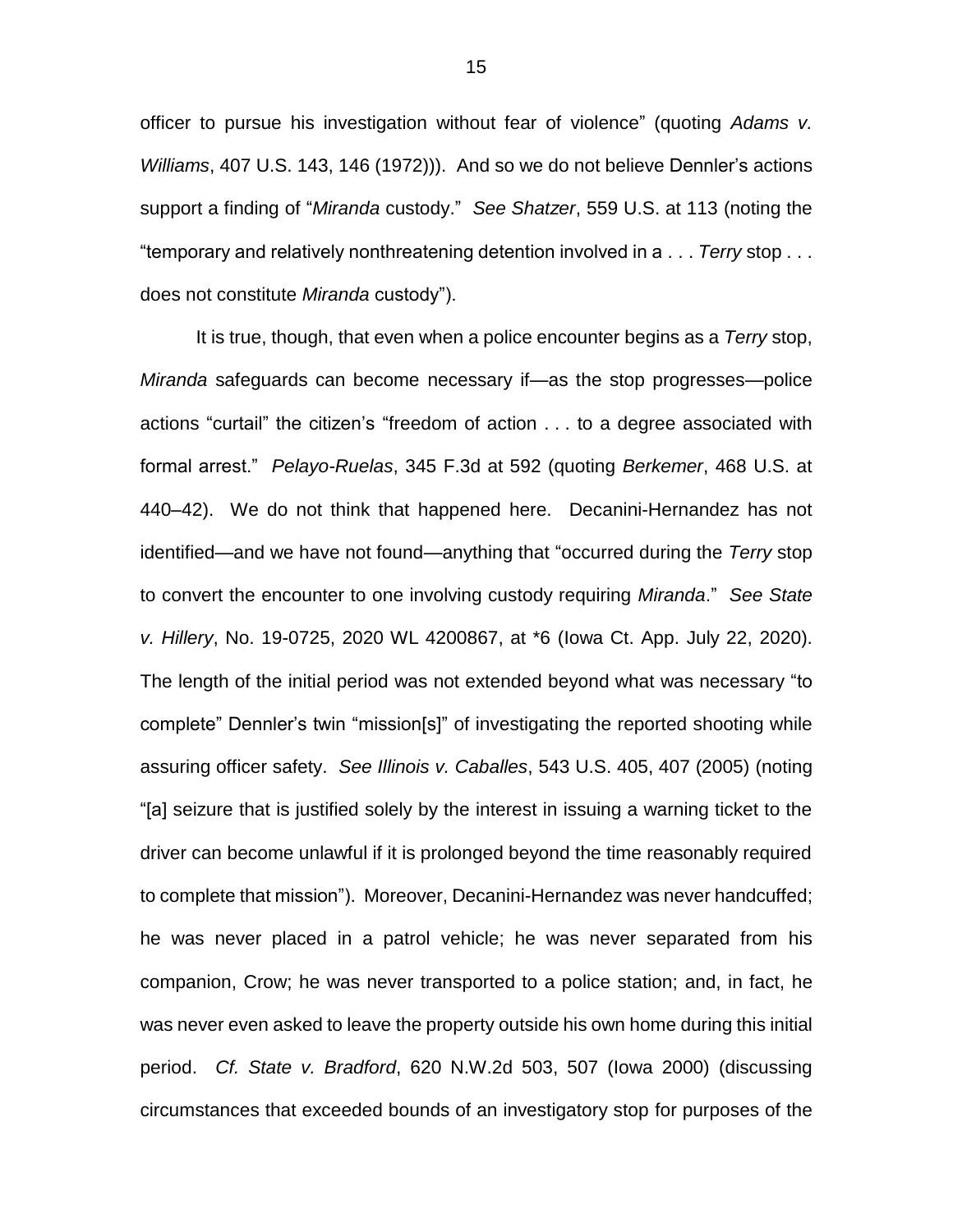Fourth Amendment). Moreover, during this time, Dennler's questions never evolved from "ordinary fact-finding into a highly confrontational and accusatorial proceeding." *See State v. Schlitter*, 881 N.W.2d 380, 407 (Iowa 2016) (Appel, J., concurring in part and dissenting in part). Rather, Dennler's questioning was "direct, non-confrontational, investigative in nature, and not coercive or threatening." *See State v. Davis*, No. 08-1942, 2009 WL 4116322, at \*5 (Iowa Ct. App. Nov. 25, 2009).

Because we believe the initial period involved only an ordinary *Terry* stop, we conclude *Miranda* warnings were not required then. *Cf. United States v. McGauley*, 786 F.2d 888, 890–91 (8th Cir. 1986) ("No Miranda warning is necessary for persons detained for a *Terry* stop." (citing *Berkemer*, 468 U.S. 420)). We turn next to the middle period, during which Decanini-Hernandez walked with officers behind his residence and showed them where he had been shooting.

To decide whether Decanini-Hernandez was in custody during this period, we consider the four factors already mentioned, which are sometimes called the *Countryman* factors. *See* 572 N.W.2d at 558; *see also State v. Majouk*, No. 19- 1850, 2020 WL 7385275, at \*3 (Iowa Ct. App. Dec. 16, 2020); *Osborn*, 2018 WL 4922938, at \*5–6. This "four-factor test" provides "guidance" when making the ultimate determination of "whether a reasonable person in" Decanini-Hernandez's position "would understand" themselves "to be in custody." *Countryman*, 572 N.W.2d at 558.

When applying the first *Countryman* factor, we "consider the circumstances concerning how the individual was summoned to the interrogation." *Schlitter*, 881 N.W.2d at 396. For at least two reasons, this factor does not support a finding of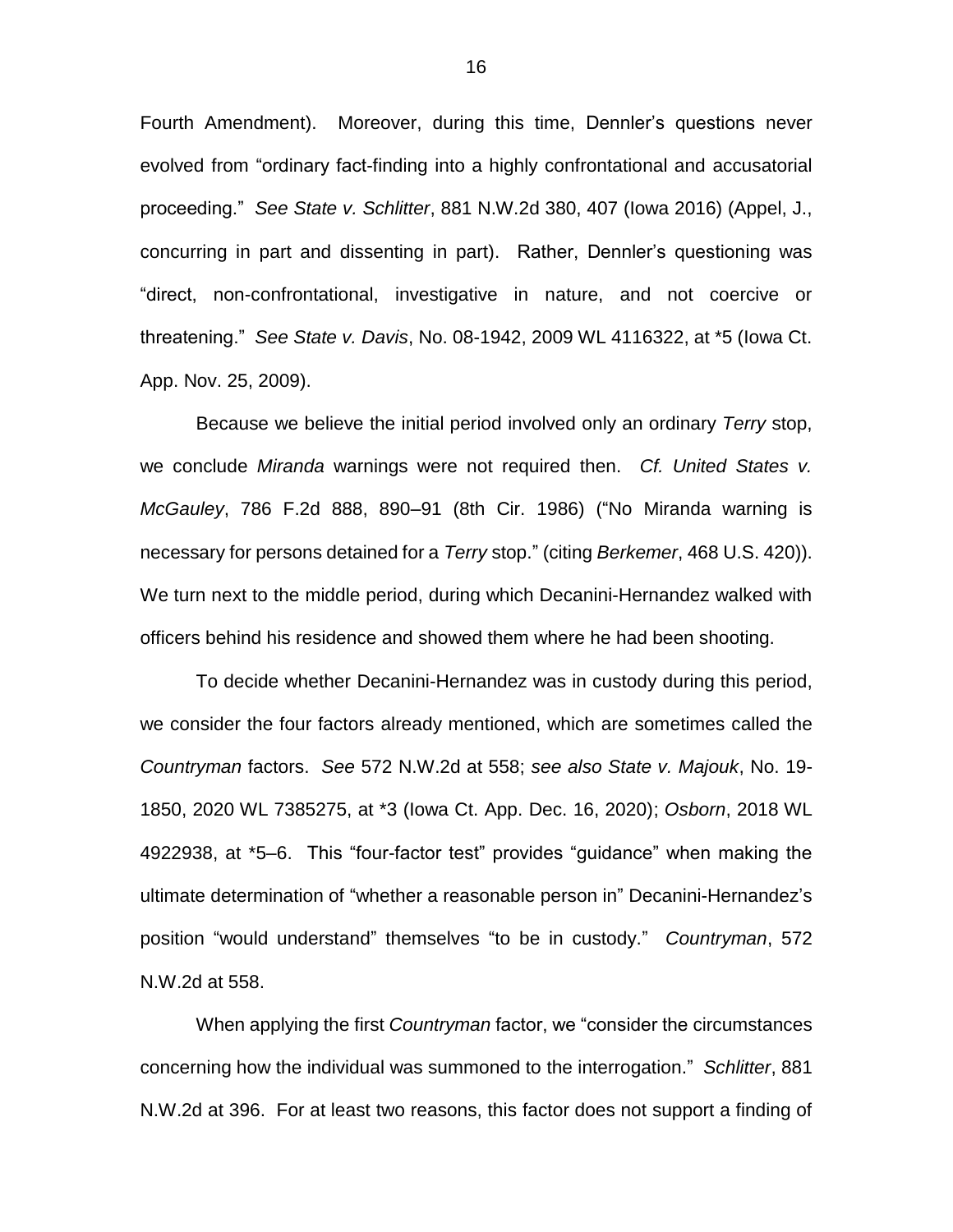custody in the middle period. First of all, Decanini-Hernandez was never "summoned to" a separate location such as a police office. *See id.* He was already on his own property when officers arrived—and he stayed there throughout the encounter. Moreover, although Dennler commanded Decanini-Hernandez to keep his hands on the car during the initial period, it appears no such "commands" were issued during the middle period. Rather, as noted, Decanini-Hernandez was permitted to put hands in pockets, gesture with his hands, and so on.

The second *Countryman* factor concerns "the purpose, place, and manner of interrogation." *Id.* This factor does not support a finding of custody here. The "purpose" of officers' inquiries was to investigate—to determine the facts surrounding the reported hog barn shooting—not to confront. *See id.* The "place" of the inquiry was, as noted, Decanini-Hernandez's own property. *See State v. Schwartz*, 467 N.W.2d 240, 245 (Iowa 1991) ("Regarding [the defendant], no warning was necessary before incriminating statements were made to the deputy sheriff while questioning him in his yard."). And the "manner" of the officers' inquiries was conversational, even friendly. It was not at all "confrontational or aggressive." *See Countryman*, 572 N.W.2d at 558.

The third *Countryman* factor "looks at 'the extent to which the defendant is confronted with evidence of [their] guilt.'" *Schlitter*, 881 N.W.2d at 397 (quoting *Countryman*, 572 N.W.2d at 558). This factor also weighs against a finding of custody. "Absolutely no evidence" of his exposure as a felon-in-possession "was presented to" Decanini-Hernandez during the middle period. *See Countryman*, 572 N.W.2d at 558.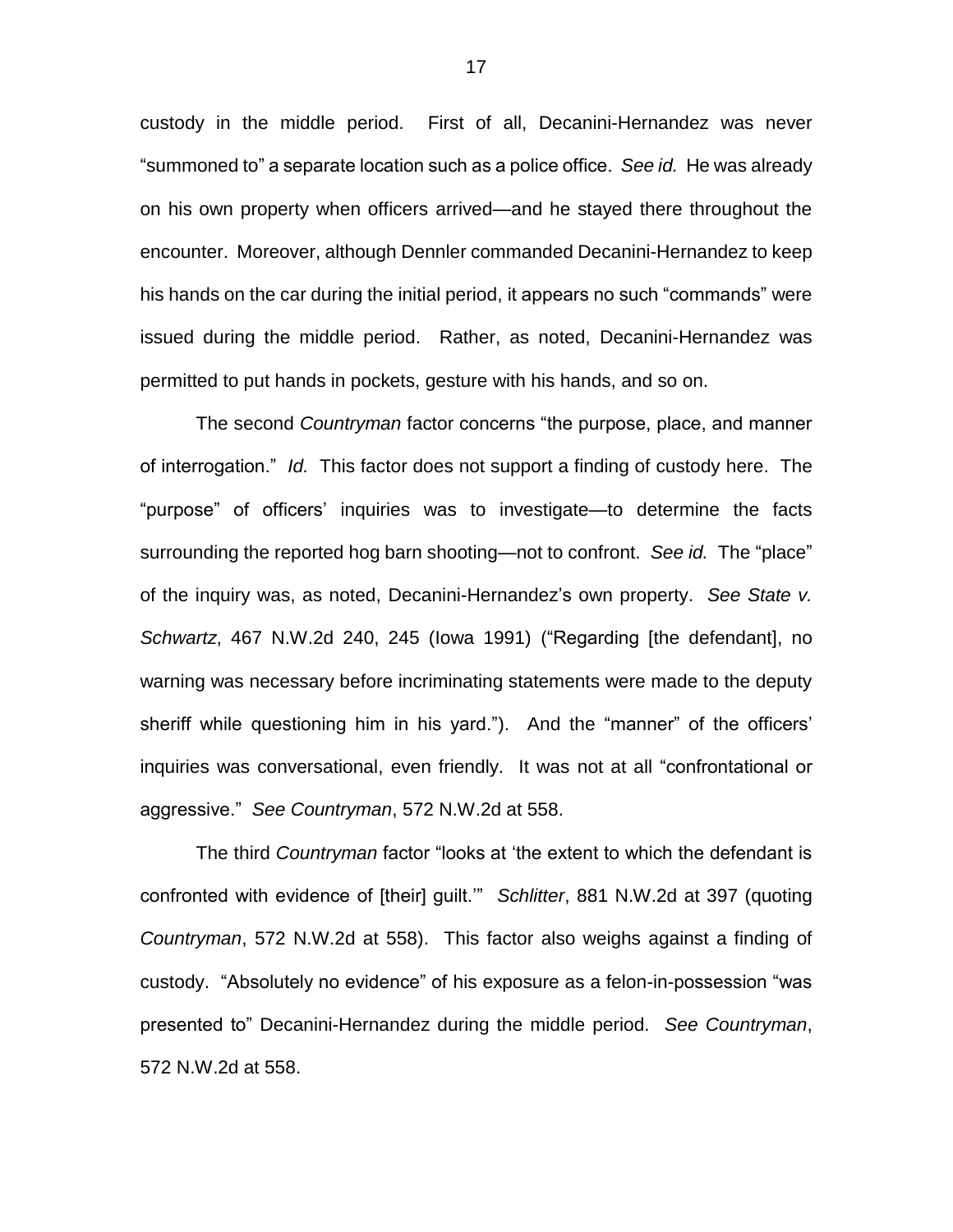The fourth *Countryman* factor addresses "whether the individual was free to leave the place of questioning." *Schlitter*, 881 N.W.2d at 397. For this factor, the analysis is somewhat more nuanced. Dennler testified that, while the officers were investigating the shooting, Decanini-Hernandez was not free to leave. As the State points out, though, "the freedom-of-movement test identifies only a necessary and not a sufficient condition for *Miranda* custody." *Shatzer*, 559 U.S. at 112. We do not "accord it 'talismanic power,' because *Miranda* is to be enforced 'only in those types of situations in which the concerns that powered the decision are implicated.'" *Id.* For example, as already discussed, although "a traffic stop or *Terry* stop" undoubtedly limits—indeed, eliminates—a citizen's freedom-to-leave, those "temporary and relatively nonthreatening detention[s]" do not "constitute *Miranda* custody." *Id.* at 113; *see also Pelayo-Ruelas*, 345 F.3d at 592 (noting "[o]ne is not free to leave a *Terry* stop").

Similarly, in this case, important circumstances serve to counterbalance concerns about Decanini-Hernandez's detention. First, officers had compelling reasons to detain Decanini-Hernandez: (1) they needed to finish investigating the shooting and (2) they did not want him to go in his house or a vehicle—and possibly come back with another weapon. Those twin interests—the need to investigate possible crime while protecting officer safety—are the same interests that justify substantial restrictions on freedom during *Terry* stops and traffic stops.

Second, although he was not wholly free to leave, Decanini-Hernandez enjoyed remarkable freedom of movement. "[T]he degree of physical restriction placed on the individual" was extremely low throughout the middle period. *Schlitter*, 881 N.W.2d at 397. As in the initial period, Decanini-Hernandez was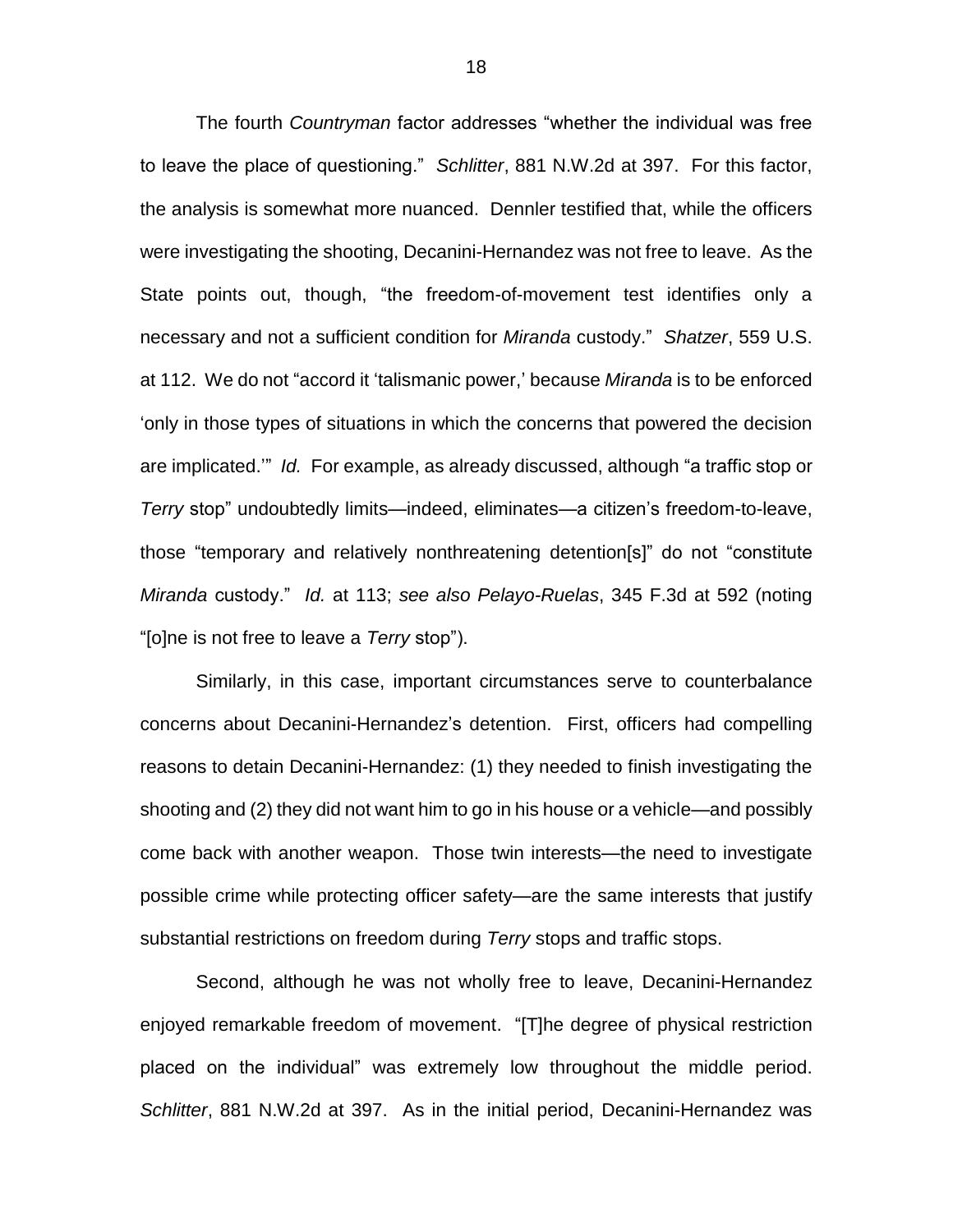never handcuffed, placed in a patrol vehicle, separated from Crow, transported to a police station, or even asked to leave his own property. He also had free use of his hands, including freedom to gesture broadly, to put his hands in his pockets, and even to help Crow fix his coat. He was also free to move about the driveway and adjoining area as he chatted with officers.

We make special mention of the trip behind Decanini-Hernandez's residence, during which he made crucial admissions about where he shot the rifle. While we do not have video footage of the entire trip, we were able to review the moments in which Decanini-Hernandez, Crow, and the officers departed the driveway and proceeded past the side of Decanini-Hernandez's residence. We find it significant that, as the group marched out into the dark night, Decanini-Hernandez was allowed to walk *behind* at least one officer. 3 We emphasize "behind" because, normally, we would expect a person in custody to walk in front of officers. A person in custody is not usually trusted to walk behind their custodians.

Considering the record as a whole, we do not think a reasonable person in Decanini-Hernandez's position would have understood their "situation to be one of custody" during the initial or middle periods. *See Tyler*, 867 N.W.2d at 172 (quotation mark and citations omitted). So the Fifth Amendment did not require *Miranda* warnings. *See id.* And there were no grounds to suppress Decanini-Hernandez's statements.

 $\overline{a}$ 

<sup>3</sup> On the video marked as Exhibit 3, these events begin at 18:33. At 18:33:06, for example, it appears Decanini-Hernandez is behind all of the officers.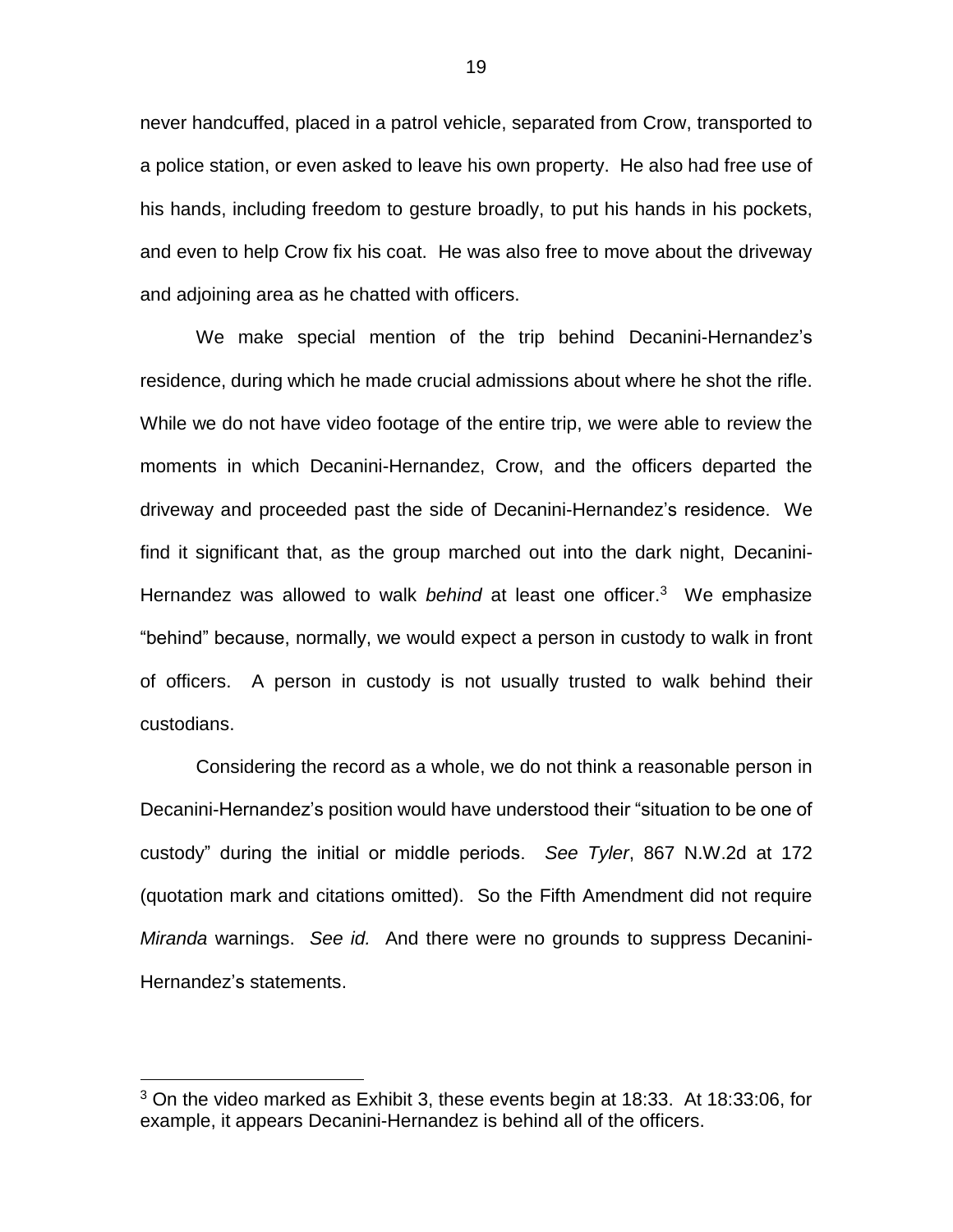B. Exclusion of drug-related charges

We turn next to Decanini-Hernandez's argument that he should have been permitted to impeach Crow with evidence that drug-related charges were pending against Crow when the State called him to testify. Decanini-Hernandez claims this evidence would have shown Crow "was motivated to testify falsely against" Decanini-Hernandez "to keep the light off evidence of his own illegal activity" and "to escape charges." The district court excluded evidence of the drug-related charges as more prejudicial than probative. We find no abuse of discretion.<sup>4</sup>

While "not specifically mentioned" in our rules, "inquiry about a witness's bias, interest, or motive for testifying in a certain way" is a "time-honored" crossexamination technique. Thomas A. Mauet & Warren D. Wolfson, *Trial Evidence* § 12.4 (7th ed. 2020) [hereinafter *Trial Evidence*] (discussing the Federal Rules of Evidence). In other words, does the witness believe they have "something to gain or lose by testifying in a certain way?" *Id.* Often, this sort of evidence is plainly relevant to the witness's credibility. *See id.*; *cf. Gregory v. Gregory*, 82 N.W.2d 144, 148 (Iowa 1957) ("But credibility of the witnesses also depends, of course, on whether they have any personal interest, motive or purpose to remember so as to shade meanings of words and actions relating to the testimony."). And so it is presumably admissible. *See* Iowa R. Evid. 5.402 (stating "[r]elevant evidence is admissible, unless" excludable under another rule, statute, or constitution); *see also Trial Evidence* § 12.4.

 $\overline{a}$ 

<sup>4</sup> Decanini-Hernandez raises no confrontation issues under the Sixth Amendment to the United States Constitution or article I, section 10 of the Iowa Constitution.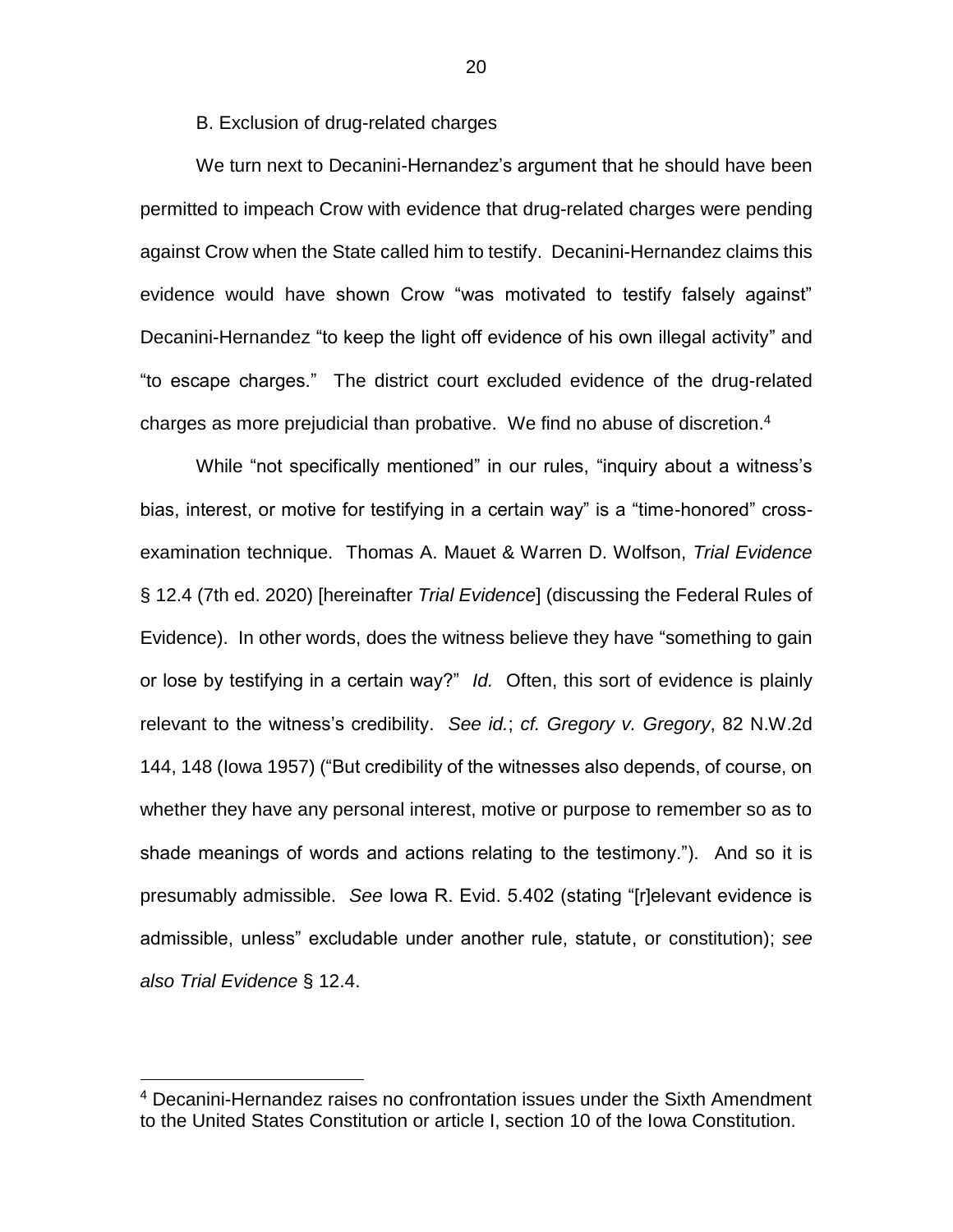Even so, evidence of a witness's bias, interest or motive remains "subject to the strictures" of Iowa Rule of Evidence 5.403. *See Trial Evidence* § 12.4 (discussing Federal Rule of Evidence 403). Rule 5.403 authorizes the district court to "exclude relevant evidence if its probative value is substantially outweighed by a danger of . . . unfair prejudice, confusing the issues, misleading the jury, undue delay, wasting time, or needlessly presenting cumulative evidence." This balancing of probative value against competing dangers is a classic "judgment call on the part of the trial court." *Rodriquez*, 636 N.W.2d at 240. As the court explained in *Rodriguez*:

Analyzing and weighing the pertinent costs and benefits [of admitting prior acts evidence] is no trivial task. Wise judges may come to differing conclusions in similar situations. Even the same item of evidence may fare differently from one case to the next, depending on its relationship to the other evidence in the case, the importance of the issues on which it bears, and the likely efficacy of cautionary instructions to the jury. Accordingly, much leeway is given trial judges who must fairly weigh probative value against probable dangers.

*Id.* (alteration in original) (quoting 1 John W. Strong, *McCormick on Evidence* § 185, at 647–48 (5th ed. 1999)).

Applying these principles here, we do not conclude the district court exceeded its broad discretion by excluding evidence of the drug-related charges Crow was facing. The district court could have reasonably concluded this evidence had relatively low probative value. No evidence suggested that Crow expected or could reasonably expect—leniency as to his drug charges in return for truthfully testifying against Decanini-Hernandez. Nor is this a situation in which an accused could hope to reduce their own exposure by falsely implicating another. The topic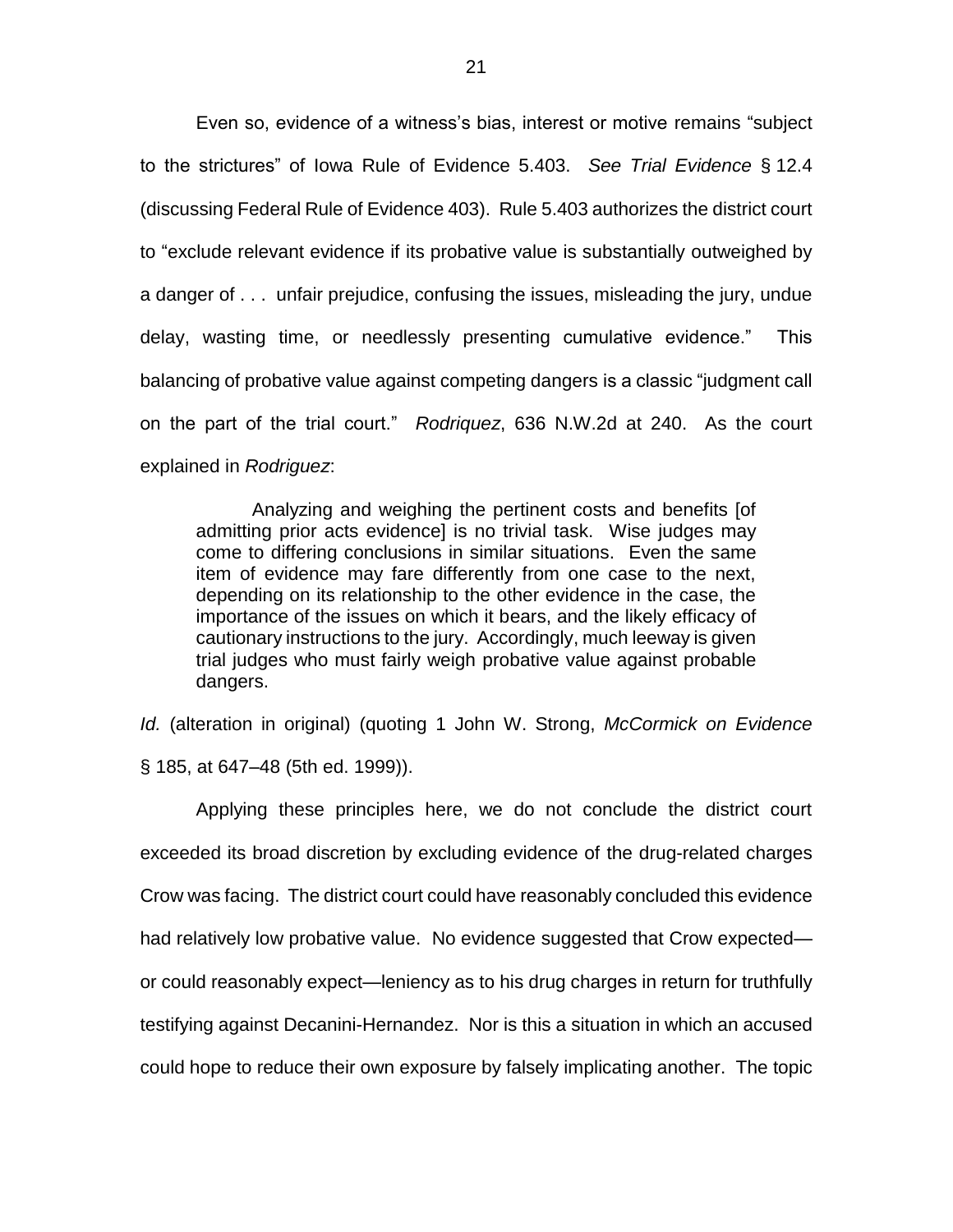of Crow's testimony—whether Decanini-Hernandez used a rifle—was simply not relevant to whether Crow unlawfully possessed drugs or paraphernalia.

Conversely, the district court could have reasonably understood that injecting drug charges into this gun trial would not have been a cost-free proposition. As the State points out, the jury might well have placed "[u]ndue emphasis on Crow's misdeeds." And undue emphasis on Crow's misdeeds—his drug use, his criminality—could have distorted the jury's evaluation of Crow's credibility. It also could have distracted jurors "from what they were actually there to determine"—Decanini-Hernandez's "guilt or innocence" as to an unrelated gun crime.

All things considered, we believe admission or exclusion of the drug evidence was a "judgment call" for the trial judge to make in light of her first-hand, "boots on the ground" understanding of the trial as a whole. *See id.* We cannot say Decanini-Hernandez carried his burden of showing that exclusion was an abuse of that discretion.

Moreover, even if the district court had erred in excluding the evidence, we believe any error would have been harmless. "[E]rror in an evidentiary ruling that is harmless may not be a basis for relief on appeal." *State v. Parker*, 747 N.W.2d 196, 209 (Iowa 2008). Where, as here, "a nonconstitutional error is claimed . . . the test is whether the rights of the objecting party have been 'injuriously affected by the error' or whether the party has 'suffered a miscarriage of justice.'" *Id.* (citation omitted). And "we consider a variety of circumstances in determining the existence of harmless error, including the existence of overwhelming evidence of guilt." *Id.* at 210.